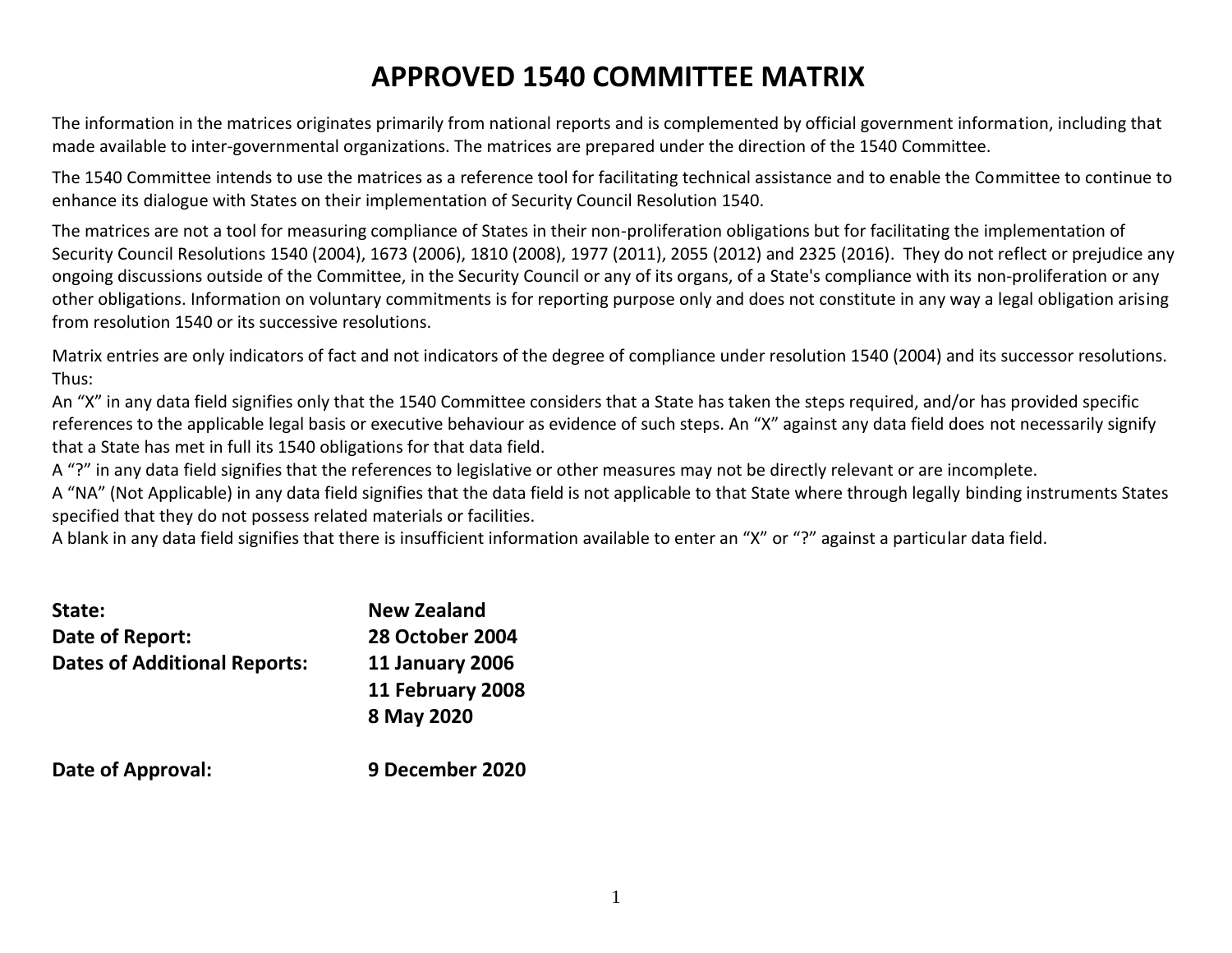## **I. OP 1 and related matters from OP 5, OP 8 (a), (b), (c) and OP10**

|                | <b>Adherence to legally binding</b><br>instruments, membership of<br>organisations, participation<br>in arrangements and<br>statements made. | Relevant information (i.e., signing, deposit of instrument of accession, ratification, etc)<br><b>English version of</b><br>official web site)                                                                       |  |  |  |  |  |  |  |  |
|----------------|----------------------------------------------------------------------------------------------------------------------------------------------|----------------------------------------------------------------------------------------------------------------------------------------------------------------------------------------------------------------------|--|--|--|--|--|--|--|--|
| $\mathbf{1}$   | Nuclear Non-<br><b>Proliferation Treaty</b><br>(NPT)                                                                                         | Deposit 10 September 1969                                                                                                                                                                                            |  |  |  |  |  |  |  |  |
| $\overline{2}$ | Nuclear Weapons Free<br>Zone/ Protocol(s)                                                                                                    | South Pacific Nuclear Free Zone Treaty (Treaty of Rarotonga): Deposit 13 November 1986<br>The New Zealand Nuclear Free Zone, Disarmament and Arms Control Act 1987 establishes a Nuclear Free Zone in New<br>Zealand |  |  |  |  |  |  |  |  |
| $\overline{3}$ | International<br>Convention for the<br>Suppression of Acts of<br><b>Nuclear Terrorism</b>                                                    | Deposit 18 March 2016                                                                                                                                                                                                |  |  |  |  |  |  |  |  |
| $\overline{a}$ | Convention on Physical<br><b>Protection of Nuclear</b><br>Material (CPPNM)                                                                   | Deposit 19 December 2003                                                                                                                                                                                             |  |  |  |  |  |  |  |  |
| 5              | 2005 Amendment to the<br><b>CPPNM</b>                                                                                                        | Deposit 18 March 2016                                                                                                                                                                                                |  |  |  |  |  |  |  |  |
| 6              | Comprehensive Nuclear-<br>Test-Ban Treaty (CTBT)<br>(not in force)                                                                           | Deposit 19 March 1999                                                                                                                                                                                                |  |  |  |  |  |  |  |  |
| $\overline{7}$ | <b>Chemical Weapons</b><br>Convention (CWC)                                                                                                  | Deposit 15 July 1996                                                                                                                                                                                                 |  |  |  |  |  |  |  |  |
| 8              | <b>Biological Weapons</b><br>Convention (BWC)                                                                                                | Deposit 13 December 1972                                                                                                                                                                                             |  |  |  |  |  |  |  |  |
| 9              | Geneva Protocol of 1925                                                                                                                      | Deposit 24 May 1930                                                                                                                                                                                                  |  |  |  |  |  |  |  |  |
| 10             | 1997 International<br>Convention for the<br><b>Suppression of Terrorist</b><br><b>Bombings</b>                                               | Deposit 4 November 2002                                                                                                                                                                                              |  |  |  |  |  |  |  |  |
| 11             | 1999 International<br>Convention for the<br>Suppression of the                                                                               | Deposit 4 November 2002                                                                                                                                                                                              |  |  |  |  |  |  |  |  |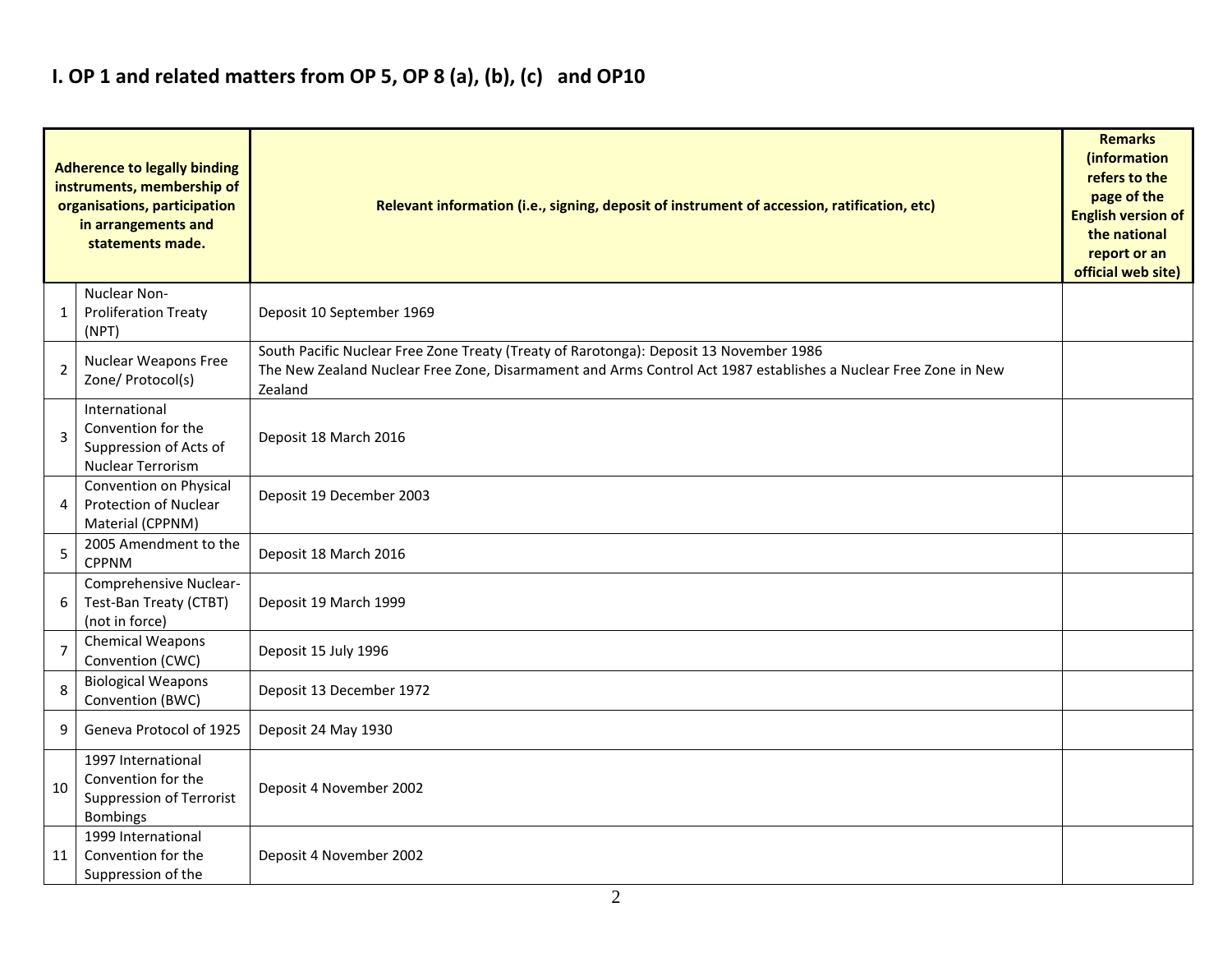|    | <b>Financing of Terrorism</b>             |                                                                                                                             |  |  |  |  |  |  |
|----|-------------------------------------------|-----------------------------------------------------------------------------------------------------------------------------|--|--|--|--|--|--|
|    | 2005 Protocol to the                      |                                                                                                                             |  |  |  |  |  |  |
|    | Convention for the                        |                                                                                                                             |  |  |  |  |  |  |
| 12 | suppression of unlawful                   | Deposit 24 January 2007                                                                                                     |  |  |  |  |  |  |
|    | acts against the safety of                |                                                                                                                             |  |  |  |  |  |  |
|    | maritime navigation                       |                                                                                                                             |  |  |  |  |  |  |
|    | 2005 Protocol to the                      |                                                                                                                             |  |  |  |  |  |  |
|    | Protocol for the                          |                                                                                                                             |  |  |  |  |  |  |
| 13 | suppression of unlawful                   | Deposit 24 January 2007                                                                                                     |  |  |  |  |  |  |
|    | acts against the safety of                |                                                                                                                             |  |  |  |  |  |  |
|    | fixed platforms located                   |                                                                                                                             |  |  |  |  |  |  |
|    | on the continental shelf                  |                                                                                                                             |  |  |  |  |  |  |
|    | 2010 Convention on the                    |                                                                                                                             |  |  |  |  |  |  |
|    | Suppression of Unlawful                   |                                                                                                                             |  |  |  |  |  |  |
| 14 | Acts Relating to                          |                                                                                                                             |  |  |  |  |  |  |
|    | <b>International Civil</b>                |                                                                                                                             |  |  |  |  |  |  |
|    | Aviation                                  |                                                                                                                             |  |  |  |  |  |  |
|    | Other relevant regional                   | Waigaini Convention 1995-ratified by New Zealand on 30 November 2000                                                        |  |  |  |  |  |  |
| 15 | legally binding                           | Treaty on the Prohibition of Nuclear Weapons (deposit 31 July 2018, not yet in force, nor a regional instrument)            |  |  |  |  |  |  |
|    | instruments                               |                                                                                                                             |  |  |  |  |  |  |
| 16 | <b>International Atomic</b>               | Member Since 13 September 1957                                                                                              |  |  |  |  |  |  |
|    | Energy Agency (IAEA)                      |                                                                                                                             |  |  |  |  |  |  |
|    |                                           | 1. Missile Technology Control Regime (MTCR)                                                                                 |  |  |  |  |  |  |
|    |                                           | 2. Nuclear Suppliers Group (NSG)                                                                                            |  |  |  |  |  |  |
|    |                                           | 3. Wassenaar Arrangement (WA)                                                                                               |  |  |  |  |  |  |
| 17 | Directly relevant                         | 4. Australia Group (AG)                                                                                                     |  |  |  |  |  |  |
|    | Arrangements                              | 5. Proliferation Security Initiative (PSI)                                                                                  |  |  |  |  |  |  |
|    |                                           | 6. Global Initiative to Counter Nuclear Terrorism (GICNT)                                                                   |  |  |  |  |  |  |
|    |                                           | 7. WCO SAFE Framework of Standards to secure and facilitate global trade                                                    |  |  |  |  |  |  |
|    |                                           | 8. Global Partnership Against the Spread of Weapons and Materials of Mass Destruction                                       |  |  |  |  |  |  |
|    | Statement on non-<br>provision of WMD and | State reports that it does not provide any support whatsoever to any entity - whether State or non-State actor - attempting |  |  |  |  |  |  |
| 18 | related materials to                      |                                                                                                                             |  |  |  |  |  |  |
|    | non-State actors                          | to develop, acquire, manufacture, possess, transport or use WMD and their means of delivery, and related materials.         |  |  |  |  |  |  |
|    |                                           | World Customs Organization (WCO)                                                                                            |  |  |  |  |  |  |
|    |                                           | World Health Organization (WHO)                                                                                             |  |  |  |  |  |  |
|    | Membership in relevant                    | International Maritime Organisation (IMO)                                                                                   |  |  |  |  |  |  |
| 19 | international, regional                   | World Organisation for Animal Health (OIE)                                                                                  |  |  |  |  |  |  |
|    | or sub-regional                           | <b>INTERPOL</b>                                                                                                             |  |  |  |  |  |  |
|    | organisations                             | International Parliamentary Union (IPU)                                                                                     |  |  |  |  |  |  |
|    |                                           | <b>FATF and APG</b>                                                                                                         |  |  |  |  |  |  |
|    |                                           |                                                                                                                             |  |  |  |  |  |  |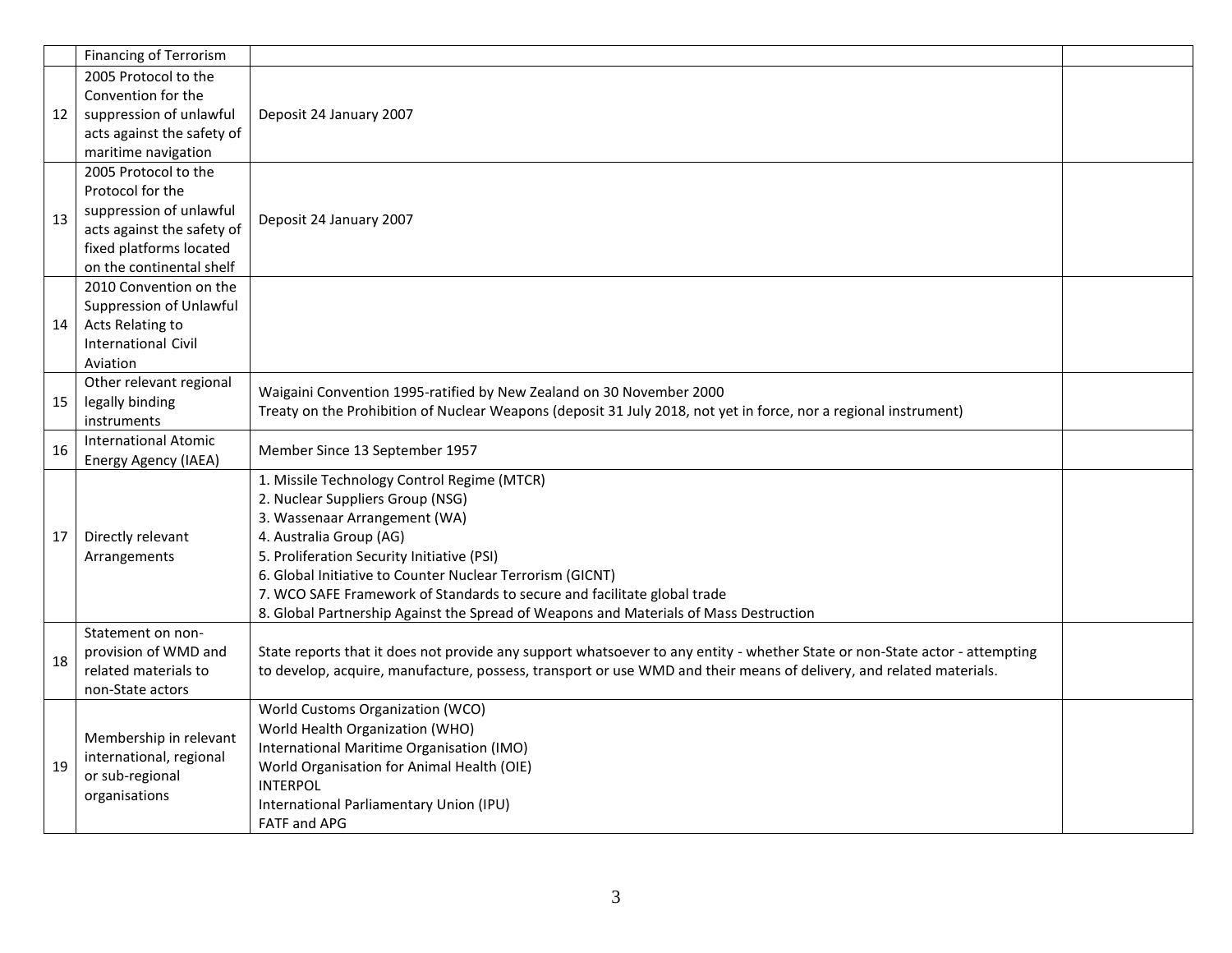### **II. OP 2 - Nuclear Weapons (NW), Chemical Weapons (CW) and Biological Weapons (BW)**

|   | <b>National legislation which</b><br>prohibits persons or entities |        |                   |                     | <b>National legal framework</b>                                                                                                                                                                                                                                                                                                                                           |              |              | <b>Enforcement and civil/criminal penalties</b> |                                                                                                                                                                                                                                                                                                                                                                                |                |
|---|--------------------------------------------------------------------|--------|-------------------|---------------------|---------------------------------------------------------------------------------------------------------------------------------------------------------------------------------------------------------------------------------------------------------------------------------------------------------------------------------------------------------------------------|--------------|--------------|-------------------------------------------------|--------------------------------------------------------------------------------------------------------------------------------------------------------------------------------------------------------------------------------------------------------------------------------------------------------------------------------------------------------------------------------|----------------|
|   | to engage in one of the                                            |        | $X$ /?            |                     | Source document of national implementation                                                                                                                                                                                                                                                                                                                                |              | $X$ /?       |                                                 |                                                                                                                                                                                                                                                                                                                                                                                | <b>Remarks</b> |
|   | following activities and its<br>enforcement                        | N<br>W | $\mathbf{C}$<br>W | $\overline{B}$<br>W | law                                                                                                                                                                                                                                                                                                                                                                       | N.<br>W      | $\mathbf{C}$ | $\mathbf{B}$<br><b>W</b> W                      | <b>Source document</b>                                                                                                                                                                                                                                                                                                                                                         |                |
| 1 | manufacture                                                        | X      | Χ                 | $\mathsf X$         | NW:<br>New Zealand Nuclear Free Zone, Disarmament<br>and Arms Control Act 1987, as amended<br>Section 5<br>Terrorism Suppression Act 2002, as amended,<br>Section 13C and E<br>CW:<br>Chemical Weapons (Prohibition) Act 1996, as<br>amended Sections 6 and 9<br>BW:<br>New Zealand Nuclear Free Zone, Disarmament<br>and Arms Control Act 1987, as amended,<br>Section 8 | X            | X            | $\boldsymbol{\mathsf{X}}$                       | NW:<br>New Zealand Nuclear Free Zone, Disarmament<br>and Arms Control Act 1987, as amended<br>Section 14<br>Terrorism Suppression Act 2002, as amended,<br>Section 13 C and E<br>CW:<br>Chemical Weapons (Prohibition) Act 1996,<br>Sections 6-7, 9 and 15<br>BW:<br>New Zealand Nuclear Free Zone, Disarmament<br>and Arms Control Act 1987, as amended,<br>Section 14        |                |
| 2 | acquire                                                            | X      | X                 | X                   | NW:<br>New Zealand Nuclear Free Zone, Disarmament<br>and Arms Control Act 1987, as amended<br>Section 5<br>Terrorism Suppression Act 2002, as amended,<br>section 13C-E<br>CW:<br>Chemical Weapons (Prohibition) Act 1996, as<br>amended, Sections 6<br>BW:<br>New Zealand Nuclear Free Zone, Disarmament<br>and Arms Control Act 1987, as amended,<br>Section 8          | $\mathsf{X}$ | X            | $\boldsymbol{X}$                                | NW:<br>New Zealand Nuclear Free Zone, Disarmament<br>and Arms Control Act 1987, as amended<br>Section 14<br>Terrorism Suppression Act 2002, as amended,<br>Section 13C-E<br>CW:<br>Chemical Weapons (Prohibition) Act 1996, as<br>amended, Sections 6-7, 9 and 15<br>BW:<br>New Zealand Nuclear Free Zone, Disarmament<br>and Arms Control Act 1987, as amended,<br>Section 14 |                |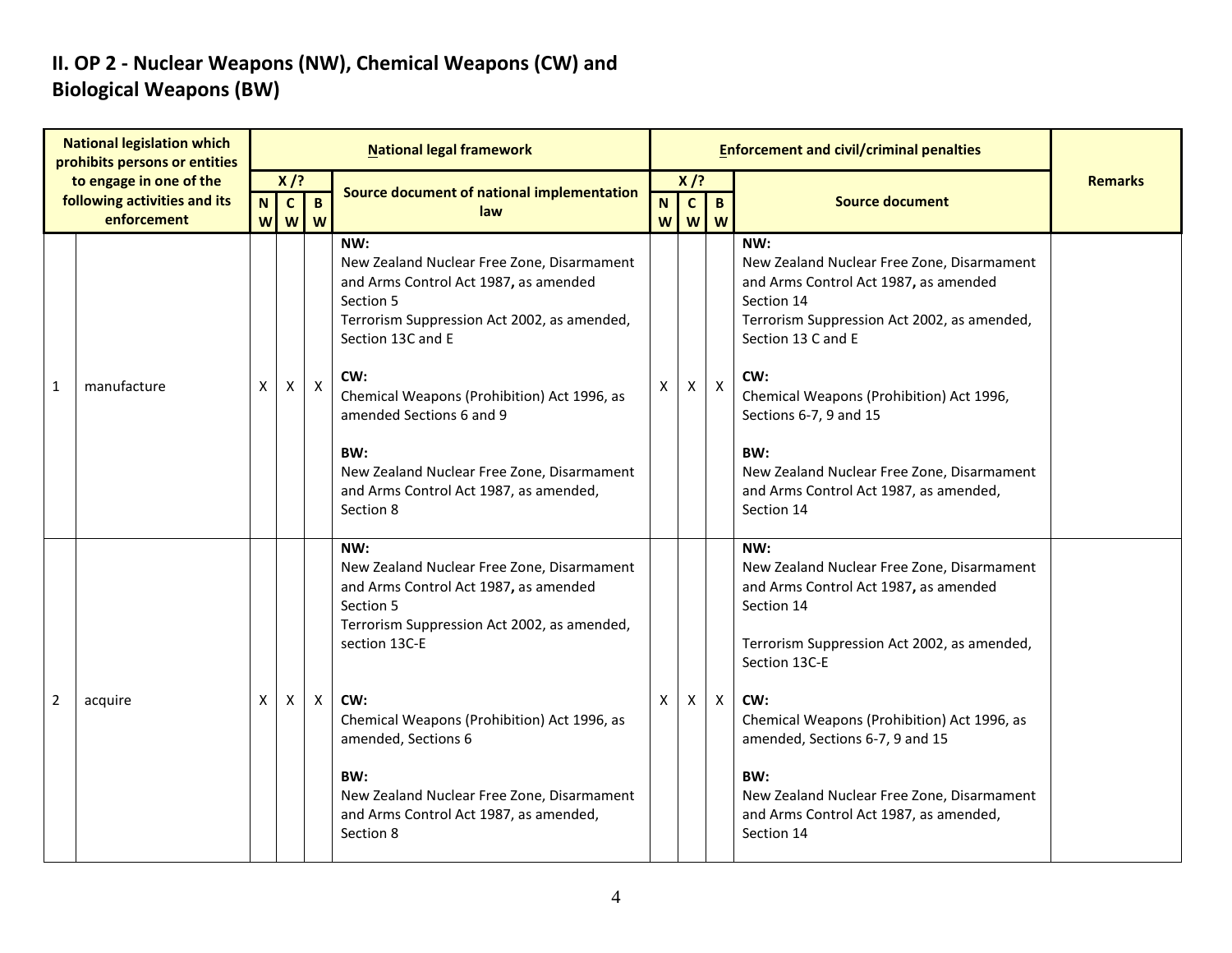| 3 | possess   | X | $\mathsf{X}$ | $\mathsf{X}$ | NW:<br>New Zealand Nuclear Free Zone, Disarmament<br>and Arms Control Act 1987, as amended,<br>Section 5<br>Terrorism Suppression Act 2002, as amended,<br>Section 13 C-E<br>CW:<br>Chemical Weapons (Prohibition) Act 1996, as<br>amended, Section 6 ("retains")<br>BW:<br>New Zealand Nuclear Free Zone, Disarmament<br>and Arms Control Act 1987, as amended,<br>Section 8                                                                                        | X | X            | $\mathsf{X}$ | NW:<br>New Zealand Nuclear Free Zone, Disarmament<br>and Arms Control Act 1987, as amended,<br>Section 14<br>Terrorism Suppression Act 2002, as amended,<br>Section 13<br>CW:<br>Chemical Weapons (Prohibition) Act 1996, as<br>amended, Sections 6-7, 9 and 15<br>BW:<br>New Zealand Nuclear Free Zone, Disarmament<br>and Arms Control Act 1987, as amended,<br>Section 14                                                                                    |  |
|---|-----------|---|--------------|--------------|----------------------------------------------------------------------------------------------------------------------------------------------------------------------------------------------------------------------------------------------------------------------------------------------------------------------------------------------------------------------------------------------------------------------------------------------------------------------|---|--------------|--------------|-----------------------------------------------------------------------------------------------------------------------------------------------------------------------------------------------------------------------------------------------------------------------------------------------------------------------------------------------------------------------------------------------------------------------------------------------------------------|--|
| 4 | develop   | X | X            | $\mathsf{X}$ | NW:<br>New Zealand Nuclear Free Zone, Disarmament<br>and Arms Control Act 1987, as amended,<br>Section 7 on prohibition on testing<br>Terrorism Suppression Act 2002, as amended,<br>Section 13C-E<br>Nuclear-Test-Ban Act 1999 Section 5 nuclear<br>explosions prohibited<br>CW:<br>Chemical Weapons (Prohibition) Act 1996, as<br>amended, Sections 6<br>BW:<br>New Zealand Nuclear Free Zone, Disarmament<br>and Arms Control Act 1987, as amended,<br>Schedule 5 | X | $\mathsf{X}$ | $\mathsf{X}$ | NW:<br>New Zealand Nuclear Free Zone, Disarmament<br>and Arms Control Act 1987, as amended,<br>Section 14<br>Terrorism Suppression Act 2002, as amended,<br>Section 13C-E<br>Nuclear-Test-Ban Act 1999 Section 5 nuclear<br>explosions prohibited<br>CW:<br>Chemical Weapons (Prohibition) Act 1996, as<br>amended, Sections 6-7, 9 and 15<br>BW:<br>New Zealand Nuclear Free Zone, Disarmament<br>and Arms Control Act 1987, as amended,<br>Section Schedule 5 |  |
| 5 | transport | X | $\mathsf{X}$ | $\mathsf{X}$ | NW/CW/BW:<br>Maritime Crimes Act, Section 4B, 5A<br>NW:<br>New Zealand Nuclear Free Zone, Disarmament<br>and Arms Control Act 1987, as amended,<br>Sections 6 (State interprets that NZNFZA<br>prohibits control, hence transport of NW is also<br>prohibited)                                                                                                                                                                                                       | X | X            | $\mathsf{X}$ | NW/CW/BW:<br>Maritime Crimes Act, Section 4B, 8<br>NW:<br>New Zealand Nuclear Free Zone, Disarmament<br>and Arms Control Act 1987, as amended,<br>Section 14                                                                                                                                                                                                                                                                                                    |  |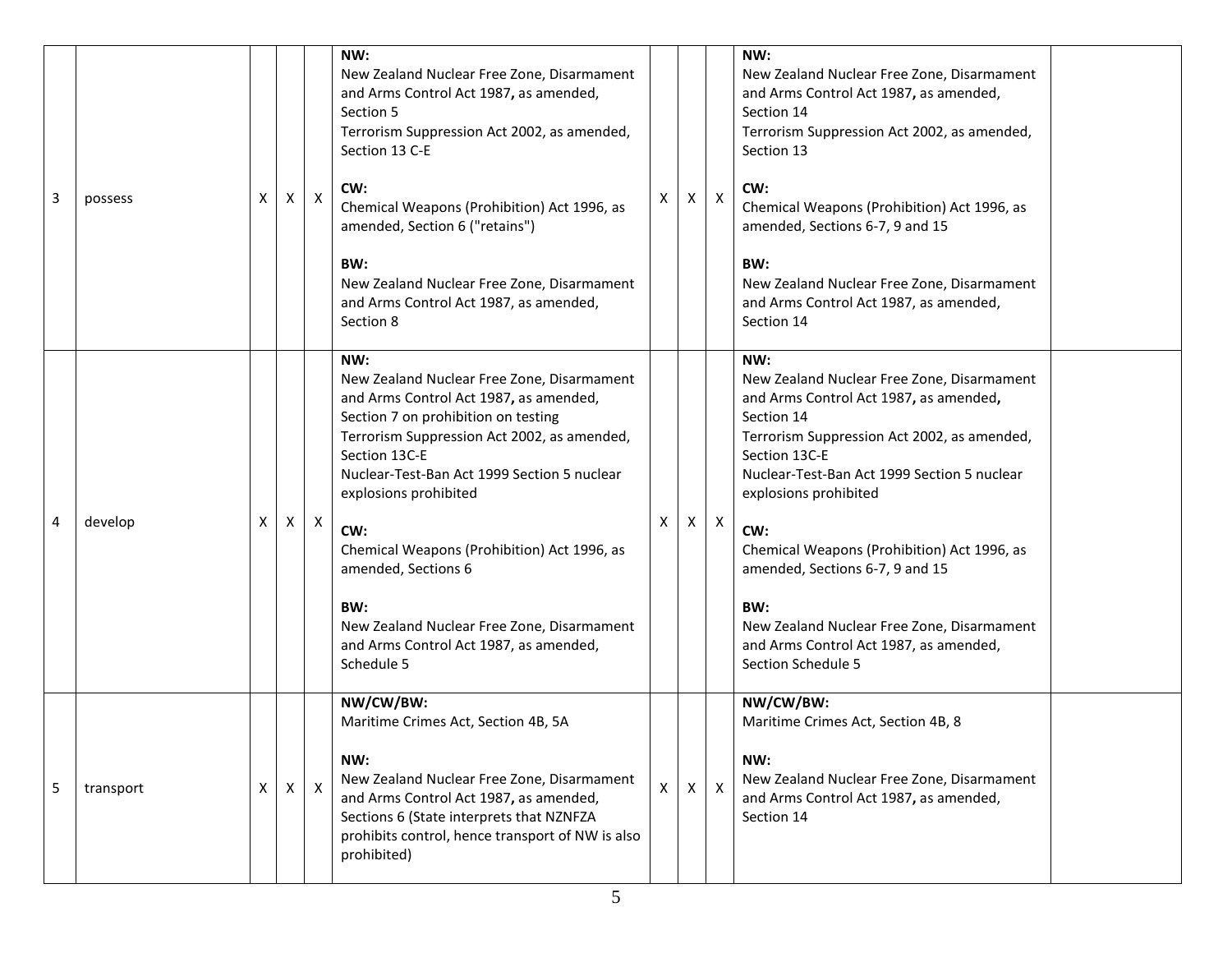|                |          |   |         |              | CW:<br>Chemical Weapons (Prohibition) Act 1996, as<br>amended, The "transfer" (and thus transport)<br>of chemical weapons are prohibited in NZ<br>under the Chemical Weapons (Prohibition) Act<br>1996; as amended, Section 6 (1) (b):<br>accordingly their transport within NZ (or by a<br>NZ citizen or on a NZ ship or aircraft) is<br>prohibited. |              |              |              | CW:<br>Chemical Weapons (Prohibition) Act 1996, as<br>amended, Sections 6-7, 9 and 15                                                                                          |  |
|----------------|----------|---|---------|--------------|-------------------------------------------------------------------------------------------------------------------------------------------------------------------------------------------------------------------------------------------------------------------------------------------------------------------------------------------------------|--------------|--------------|--------------|--------------------------------------------------------------------------------------------------------------------------------------------------------------------------------|--|
|                |          |   |         |              | BW:<br>New Zealand Nuclear Free Zone, Disarmament<br>and Arms Control Act 1987, as amended,<br>Section 8 (State interprets that NZNFZA<br>prohibits control, hence transport of BW is also<br>prohibited)                                                                                                                                             |              |              |              | BW:<br>New Zealand Nuclear Free Zone, Disarmament<br>and Arms Control Act 1987, as amended,<br>Section 14                                                                      |  |
|                |          |   |         |              | NW:<br>New Zealand Nuclear Free Zone, Disarmament<br>and Arms Control Act 1987, as amended,<br>Section 5                                                                                                                                                                                                                                              |              |              |              | NW:<br>New Zealand Nuclear Free Zone, Disarmament<br>and Arms Control Act 1987, as amended,<br>Section 14                                                                      |  |
|                |          |   |         |              | Terrorism Suppression Act 2002, as amended,<br>Section 13C-D                                                                                                                                                                                                                                                                                          |              |              |              | Terrorism Suppression Act 2002, as amended,<br>Section 13C-D                                                                                                                   |  |
| 6              | transfer | X | - X - I | $\mathsf{X}$ | CW:<br>Chemical Weapons (Prohibition) Act 1996, as<br>amended, Section 6 (1) (b)                                                                                                                                                                                                                                                                      | $\mathsf{X}$ | $\mathsf{X}$ | $\mathsf{X}$ | CW:<br>Chemical Weapons (Prohibition) Act 1996, as<br>amended, Sections 6-7, 9 and 15<br>Terrorism Suppression Act 2002, as amended,<br>Sections 6-7                           |  |
|                |          |   |         |              | BW:<br>New Zealand Nuclear Free Zone, Disarmament<br>and Arms Control Act 1987, as amended,<br>Section 8                                                                                                                                                                                                                                              |              |              |              | BW:<br>New Zealand Nuclear Free Zone, Disarmament<br>and Arms Control Act 1987, as amended,<br>Section 14                                                                      |  |
| $\overline{7}$ | use      | X |         | $X \mid X$   | NW:<br>Terrorism Suppression Act 2002, as amended,<br>Sections 4-7<br>New Zealand Nuclear Free Zone, Disarmament<br>and Arms Control Act 1987, as amended,<br>Section 7                                                                                                                                                                               | $\mathsf{X}$ | X.           | $\mathsf{X}$ | NW:<br>Terrorism Suppression Act 2002, as amended,<br>Sections 13C and E<br>New Zealand Nuclear Free Zone, Disarmament<br>and Arms Control Act 1987, as amended,<br>Section 14 |  |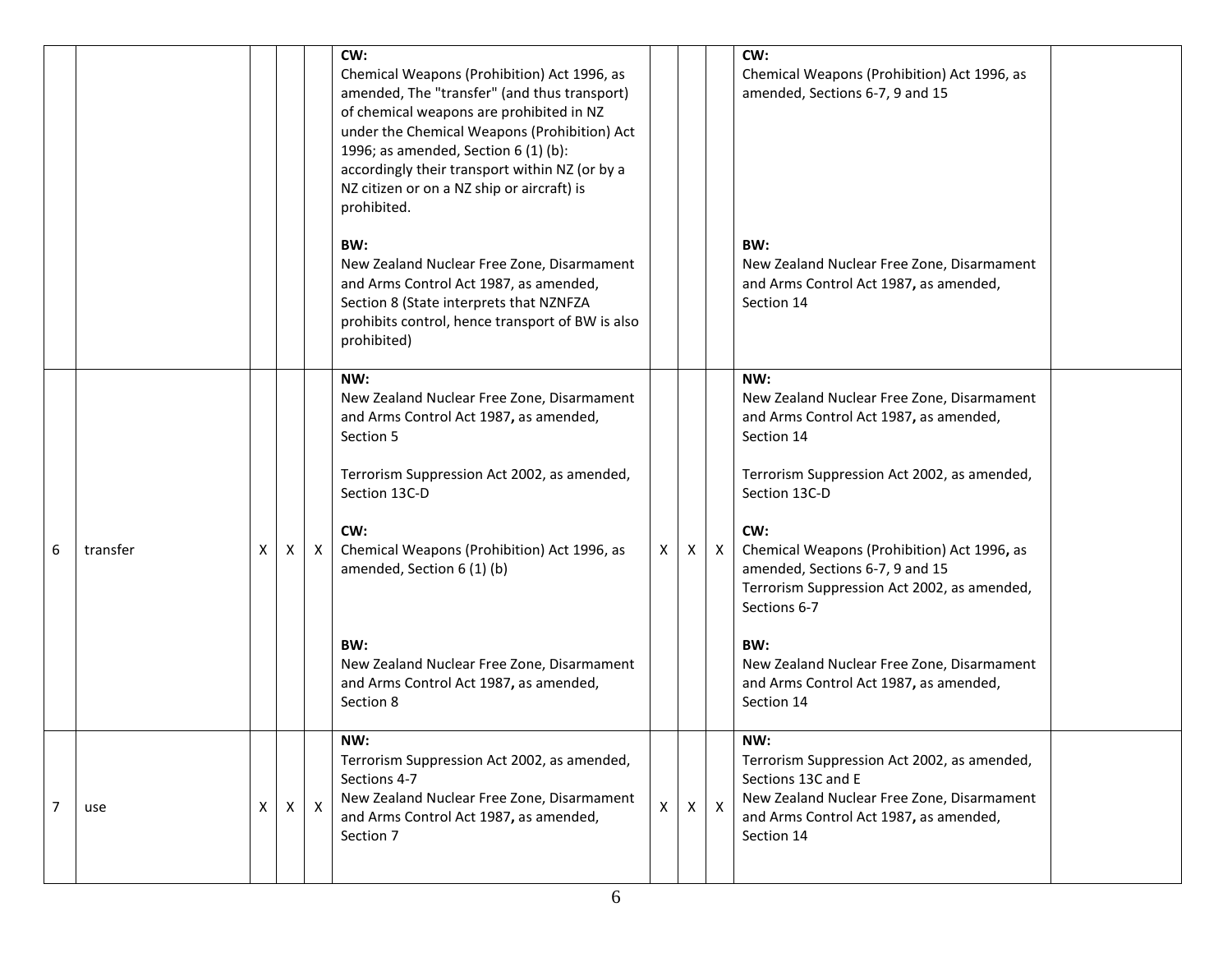|    |                                                                    |   |   |              | CW:<br>Chemical Weapons (Prohibition) Act 1996, as<br>amended, Section 6<br>Terrorism Suppression Act 2002, as amended,<br>Sections 4-7<br>BW:<br>Terrorism Suppression Act 2002, as amended,<br>Section 4-7                                 |   |              |              | CW:<br>Chemical Weapons (Prohibition) Act 1996,<br>Sections 6-7, 9 and 15<br>Terrorism Suppression Act 2002, as amended,<br>Sections 6-7 and 13C-E<br>BW:<br>Terrorism Suppression Act 2002, as amended,<br>Sections 13C-E                   |
|----|--------------------------------------------------------------------|---|---|--------------|----------------------------------------------------------------------------------------------------------------------------------------------------------------------------------------------------------------------------------------------|---|--------------|--------------|----------------------------------------------------------------------------------------------------------------------------------------------------------------------------------------------------------------------------------------------|
| 8  | attempt to engage in<br>abovementioned<br>activities               | Χ | X | $\mathsf{X}$ | NW/CW/BW:<br>Crimes Act 1961: as amended, Part 4: Parties<br>to the Commission of Offences provisions<br>Section 72 on attempts                                                                                                              | X | X            | $\mathsf{X}$ | NW/CW/BW:<br>Crimes Act 1961: as amended, Part 4: Parties<br>to the Commission of Offences provisions<br>Section 72 on attempts                                                                                                              |
| 9  | participate as an<br>accomplice in<br>abovementioned<br>activities | X | X | $\mathsf{X}$ | NW/CW/BW:<br>Crimes Act 1961: as amended Section 66<br>NW:<br>New Zealand Nuclear Free Zone, Disarmament<br>and Arms Control Act 1987, as amended,<br>Section 5<br>CW:<br>Chemical Weapons (Prohibition) Act 1996,<br>Section 6              | X | $\mathsf{X}$ | X            | NW/CW/BW:<br>Crimes Act 1961: as amended Section 66<br>NW:<br>New Zealand Nuclear Free Zone, Disarmament<br>and Arms Control Act 1987, as amended,<br>Section 14<br>CW:<br>Chemical Weapons (Prohibition) Act 1996, as<br>amended, Section 6 |
| 10 | assist in<br>abovementioned<br>activities                          | X | Χ | $\mathsf{X}$ | NW/CW/BW:<br>Crimes Act 1961: as amended, Section 66<br>NW:<br>New Zealand Nuclear Free Zone, Disarmament<br>and Arms Control Act 1987, as amended,<br>Section 5<br>CW:<br>Chemical Weapons (Prohibition) Act 1996, as<br>amended, Section 6 | X | X.           | X            | NW/CW/BW:<br>Crimes Act 1961 as amended, Section 66<br>NW:<br>New Zealand Nuclear Free Zone, Disarmament<br>and Arms Control Act 1987, as amended,<br>Section 14<br>CW:<br>Chemical Weapons (Prohibition) Act 1996, as<br>amended, Section 6 |
| 11 | finance<br>abovementioned<br>activities                            | Χ | X | X            | NW/CW/BW:<br>Terrorism Suppression Act 2002, as amended,<br>Sections 8-10<br>Anti-Money Laundering and Countering<br>Financing of Terrorism Act 2009, as amended                                                                             | X | X            | $\mathsf{X}$ | NW/CW/BW:<br>Terrorism Suppression Act 2002, as amended,<br>Sections 8-10<br>Anti-Money Laundering and Countering<br>Financing of Terrorism Act 2009, as amended                                                                             |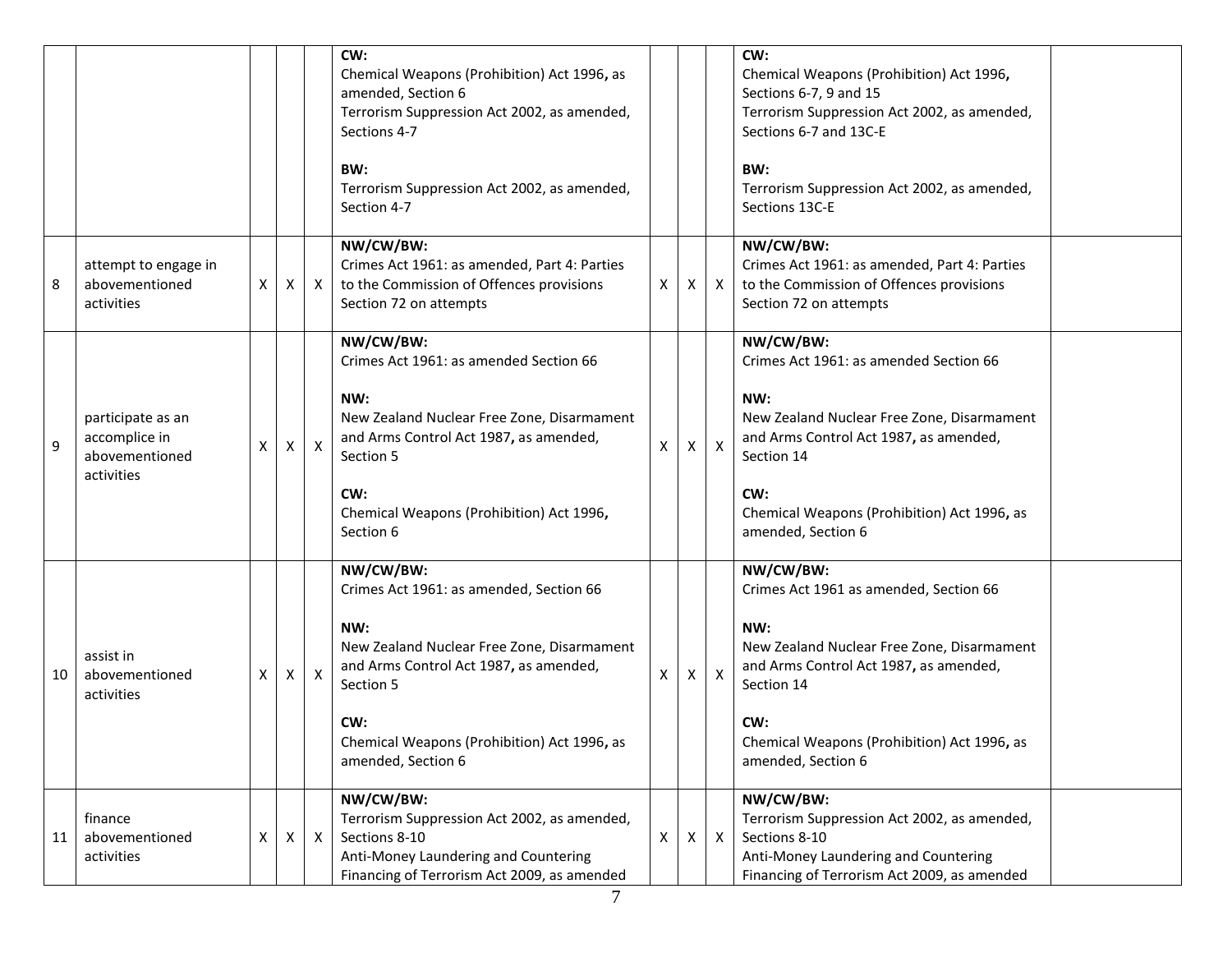|    |                                                                           |              |              |              | Crimes Act 1961, As amended: Part 4                                                                                                                                       |              |                |              | Crimes Act 1961 as amended: Part 4                                                                                                                                         |  |
|----|---------------------------------------------------------------------------|--------------|--------------|--------------|---------------------------------------------------------------------------------------------------------------------------------------------------------------------------|--------------|----------------|--------------|----------------------------------------------------------------------------------------------------------------------------------------------------------------------------|--|
|    |                                                                           |              |              |              | NW:<br>New Zealand Nuclear Free Zone, Disarmament<br>and Arms Control Act 1987, as amended,<br>Section 5<br>CW:                                                           |              |                |              | NW:<br>New Zealand Nuclear Free Zone, Disarmament<br>and Arms Control Act 1987, as amended,<br>Section 5<br>CW:                                                            |  |
|    |                                                                           |              |              |              | Chemical Weapons (Prohibition) Act 1996,<br>Section 6 (1) (e)                                                                                                             |              |                |              | Chemical Weapons (Prohibition) Act 1996, as<br>amended, Sections 6-7, 9 and 15                                                                                             |  |
|    |                                                                           |              |              |              | NW/CW/BW:<br>Customs and Excise Act, Section (97) (State<br>interprets that customs legislations imposes<br>prohibitions related to means of delivery)                    |              |                |              | NW/CW/BW:<br>Customs and Excise Act Sections 388-389                                                                                                                       |  |
|    |                                                                           |              |              |              | CW/BW:<br>Maritime Crimes Act Sections 4B and 5A                                                                                                                          |              |                |              | CW/BW:<br>Maritime Crimes Act, Section 4B, 8                                                                                                                               |  |
| 12 | abovementioned<br>activities related to<br>means of delivery <sup>1</sup> | $\mathsf{x}$ | $\mathsf{X}$ | $\mathsf{X}$ | NW:<br>New Zealand Nuclear Free Zone, Disarmament<br>and Arms Control Act 1987, as amended,<br>Section 5<br>Terrorism Suppression Act 2002, as amended,<br>Sections 13C-E | $\mathsf{x}$ | $\pmb{\times}$ | $\mathsf{X}$ | NW:<br>New Zealand Nuclear Free Zone, Disarmament<br>and Arms Control Act 1987, as amended,<br>Section 14<br>Terrorism Suppression Act 2002, as amended,<br>Sections 13C-E |  |
|    |                                                                           |              |              |              | CW:<br>Chemical Weapons (Prohibition) Act 1996, as<br>amended, Section 6                                                                                                  |              |                |              | CW:<br>Chemical Weapons (Prohibition) Act 1996, as<br>amended, Sections 6                                                                                                  |  |
|    |                                                                           |              |              |              | BW:<br>New Zealand Nuclear Free Zone, Disarmament<br>and Arms Control Act 1987, Section 8                                                                                 |              |                |              | BW:<br>New Zealand Nuclear Free Zone, Disarmament<br>and Arms Control Act 1987, as amended,<br>Section 14                                                                  |  |

1. Means of delivery: missiles, rockets and other unmanned systems capable of delivering nuclear, chemical, or biological weapons that are specially designed for such use.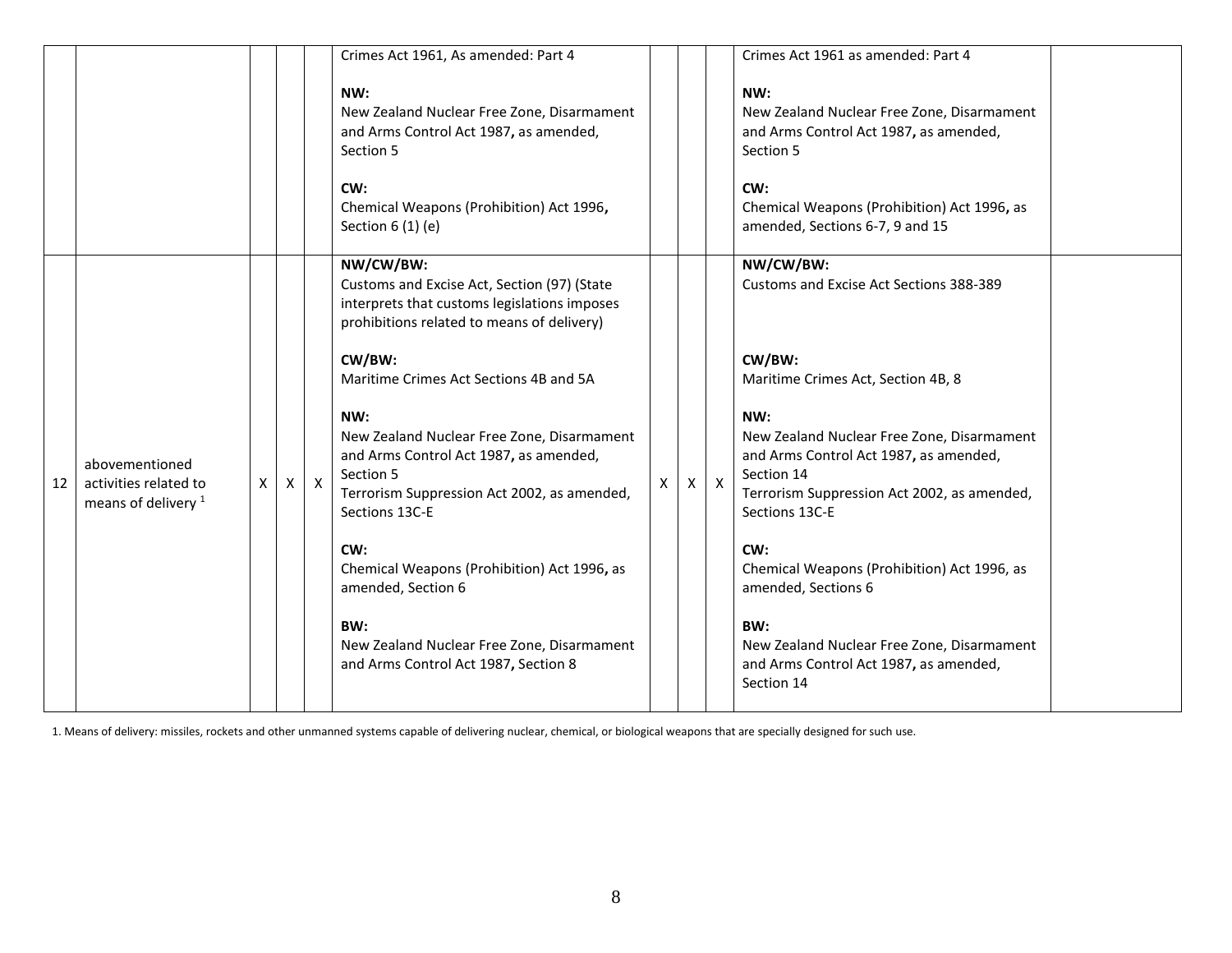#### **III. OP 3 (a) and (b) - Account for/Secure/Physically protect NW, CW and BW, including Related Materials <sup>2</sup>**

|                | <b>Measures to establish</b><br>domestic controls to prevent                                                  |   |                                    |                   | National legal and/or regulatory framework                                                                                                                                                                                                                                                                                                                                                                                                                                                                  |   |                                                       | <b>Enforcement and civil/criminal penalties</b> |                                                                                                                                                                                                                                                                                                                                                                                          |                |
|----------------|---------------------------------------------------------------------------------------------------------------|---|------------------------------------|-------------------|-------------------------------------------------------------------------------------------------------------------------------------------------------------------------------------------------------------------------------------------------------------------------------------------------------------------------------------------------------------------------------------------------------------------------------------------------------------------------------------------------------------|---|-------------------------------------------------------|-------------------------------------------------|------------------------------------------------------------------------------------------------------------------------------------------------------------------------------------------------------------------------------------------------------------------------------------------------------------------------------------------------------------------------------------------|----------------|
|                | the proliferation of NW, CW,<br><b>BW, and their means of</b><br>delivery; controls over<br>related materials |   | $X$ /?<br>$\mathbf{C}$<br>w l<br>W | $\mathbf{B}$<br>W | <b>Source document</b>                                                                                                                                                                                                                                                                                                                                                                                                                                                                                      |   | $X$ /?<br>N<br>$\mathbf c$<br>B<br>W<br><b>W</b><br>W |                                                 | <b>Source document</b>                                                                                                                                                                                                                                                                                                                                                                   | <b>Remarks</b> |
| $\mathbf{1}$   | Measures to account for<br>production                                                                         | X | $\mathsf{X}$                       | $\boldsymbol{X}$  | NW:<br>IAEA Safeguards Agreement (INFCIRC/185),<br>Additional Protocol and modified SQP<br>Radiation Safety Act 2016, as amended,<br>Sections 35<br>CW:<br>Hazardous Substances and New Organisms Act<br>1996, as amended, Section 28<br>Chemical Weapons (Prohibition) Act 1996,<br>Sections 12-14<br>BW:<br>Hazardous Substances and New Organisms Act<br>1996, as amended, Section 34                                                                                                                    | X | $\mathsf{X}$                                          | $\mathsf{X}$                                    | NW:<br>Radiation Safety Act 2016, as amended, Section<br>67<br>CW:<br>Hazardous Substances and New Organisms Act<br>1996, as amended, Part 7 and 7A<br>Chemical Weapons (Prohibition) Act 1996, as<br>amended, Sections 13-15<br>BW:<br>Hazardous Substances and New Organisms Act<br>1996, as amended, Part 7 and 7A                                                                    |                |
| $\overline{2}$ | Measures to account for<br>use                                                                                | X | $\mathsf{X}$                       | $\mathsf{X}$      | NW:<br>IAEA Safeguards Agreement (INFCIRC/185),<br>Additional Protocol and modified SQP<br>Radiation Safety Act 2016, as amended,<br>Sections 21-23,35<br>CW:<br>Hazardous Substances and New Organisms Act<br>1996, as amended, Sections 28-33Chemical<br>Weapons (Prohibition) Act 1996, as amended,<br>Sections 12-14<br>Health and Safety at Work (Hazardous<br>Substances) Regulation 2017 Part 13<br>BW:<br>Hazardous Substances and New Organisms Act<br>1996, as amended, Sections 26-29, 34-38 and | X | $\mathsf{X}$                                          | $\mathsf{X}$                                    | NW:<br>Radiation Safety Act 2016, Sub part 3<br>CW:<br>Hazardous Substances and New Organisms Act<br>1996, as amended, Part 7 and 7A<br>Chemical Weapons (Prohibition) Act 1996, as<br>amended, Sections 13-15<br>Health and Safety at Work (Infringement<br>Offences and Fees) Regulations 2016<br>BW:<br>Hazardous Substances and New Organisms Act<br>1996, as amended, Part 7 and 7A |                |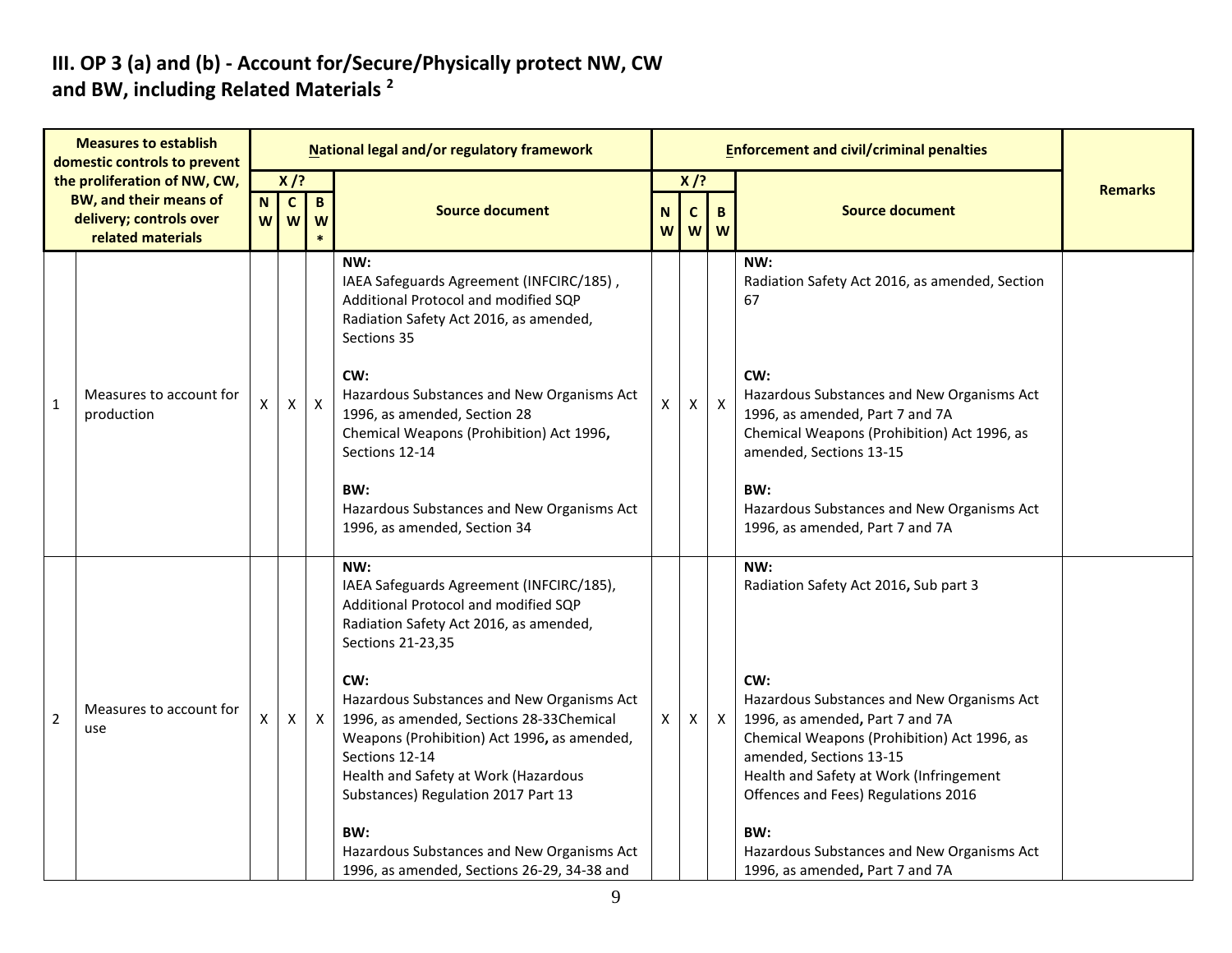|   |                                      |   |   |              | 50                                                                                                                                                                                                           |                    |   |           |                                                                                                                                                                |  |
|---|--------------------------------------|---|---|--------------|--------------------------------------------------------------------------------------------------------------------------------------------------------------------------------------------------------------|--------------------|---|-----------|----------------------------------------------------------------------------------------------------------------------------------------------------------------|--|
|   |                                      |   |   |              | NW:<br>IAEA Safeguards Agreement (INFCIRC/185),<br>Additional Protocol and modified SQP<br>Radiation Safety Act 2016, as amended Section<br>35                                                               |                    |   |           | NW:<br>Radiation Safety Act 2016, Sub-part 3                                                                                                                   |  |
|   | Measures to account for              |   |   |              | CW:<br>Hazardous Substances and New Organisms Act<br>1996, as amended, Sections 28-33, and 109<br>Health and Safety at Work (Hazardous                                                                       |                    |   |           | CW:<br>Hazardous Substances and New Organisms Act<br>1996, as amended, Part 7 and 7A                                                                           |  |
| 3 | storage                              | X | X | $\cdot$      | Substances) Regulation 2017 Part 13<br>Chemical Weapons (Prohibition) Act 1996, as<br>amended, Sections 12-14                                                                                                | $\pmb{\mathsf{X}}$ | X | $\cdot$ ? | Chemical Weapons (Prohibition) Act 1996, as<br>amended, Sections 13-15<br>Health and Safety at Work (Infringement<br>Offences and Fees) Regulations 2016       |  |
|   |                                      |   |   |              | BW:<br>Hazardous Substances and New Organisms Act<br>1996, as amended, Sections 26-29, 34-38, 50<br>Sch <sub>2</sub>                                                                                         |                    |   |           | BW:<br>Hazardous Substances and New Organisms Act<br>1996, as amended, Part 7 and 7A                                                                           |  |
|   |                                      |   |   |              | NW/CW/BW:<br>Land Transport Rule: Dangerous Goods 2005 as<br>amended                                                                                                                                         |                    |   |           |                                                                                                                                                                |  |
| 4 | Measures to account for<br>transport | X | X | $\mathsf{X}$ | NW:<br>Terrorism Suppression Act 2002, as amended,<br>Section 13C<br>IAEA Safeguards Agreement (INFCIRC/185),<br>Additional Protocol and modified SQP<br>Radiation Safety Act 2016, as amended Section<br>35 | X                  | X | $\cdot$   | NW:<br>Radiation Safety Act 2016, as amended, Sub-part<br>3<br>Terrorism Suppression Act 2002, as amended,<br>Section 13C                                      |  |
|   |                                      |   |   |              | CW:<br>Hazardous Substances and New Organisms Act<br>1996, as amended, SCh3 Pt3,33 & 97<br>The Civil Aviation Act 1990 (Rule Part 29                                                                         |                    |   |           | CW:<br>Hazardous Substances and New Organisms Act<br>1996, as amended, Part 7 and 7A<br>Chemical Weapons (Prohibition) Act 1996, as<br>amended, Sections 13-15 |  |
|   |                                      |   |   |              | BW:<br>Hazardous Substances and New Organisms Act<br>1996, as amended, Sections 34-49, 51, 124                                                                                                               |                    |   |           | BW:<br>Hazardous Substances and New Organisms Act<br>1996, as amended, Part 7 and 7A                                                                           |  |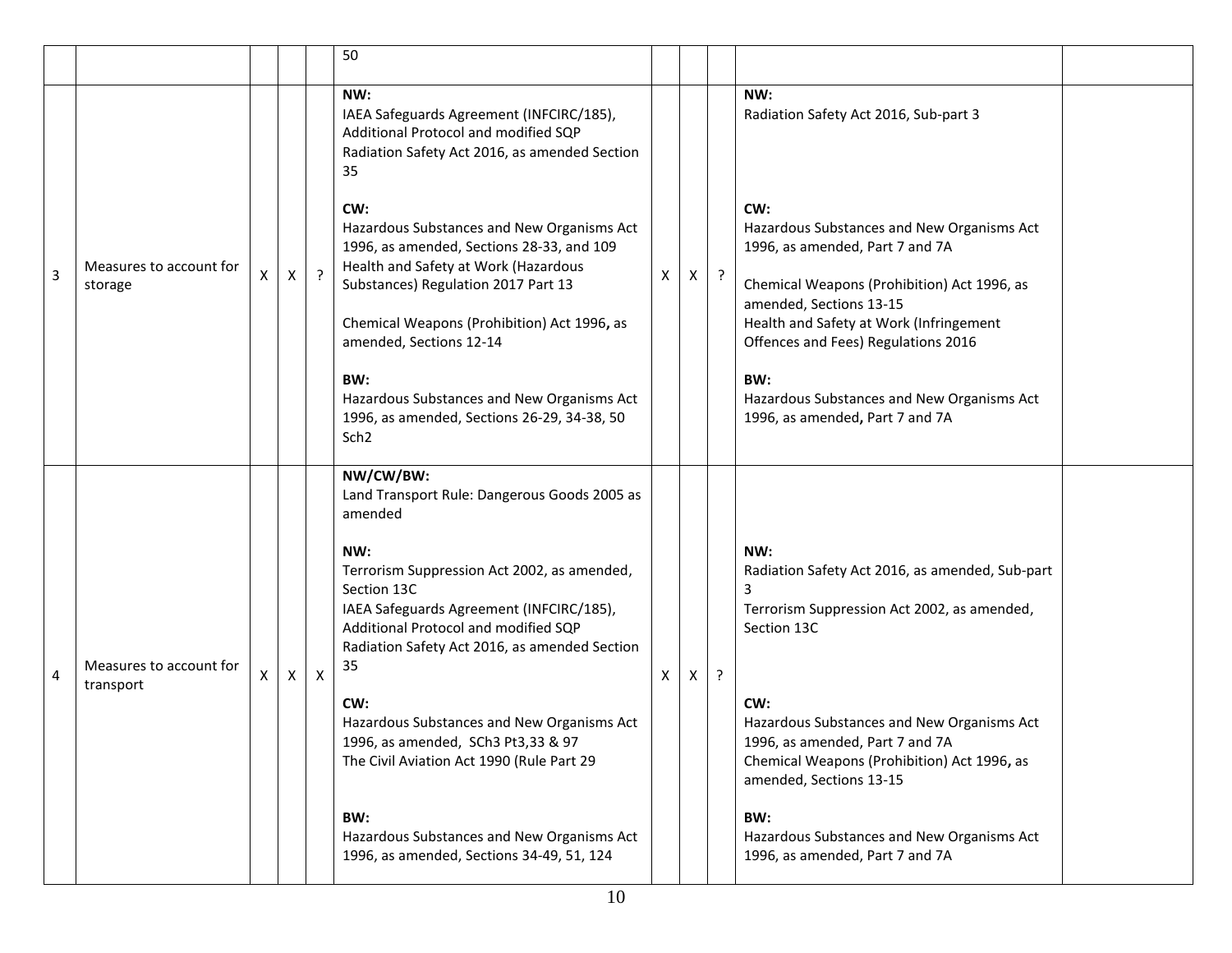| 5              | Measures to secure<br>production | Χ | ? | ?              | NW:<br>Radiation Safety Act 2016, as amended,<br>Section 11<br>CW:<br>Hazardous Substances and New Organisms Act<br>1996, as amended, Sections 77-79<br>BW:<br>Hazardous Substances and New Organisms Act<br>1996, as amended, Sections 39-45A, 50                                                                                                                | X | ? | $\cdot$   | NW:<br>Radiation Safety Act 2016, as amended, Sub-part<br>3<br>CW:<br>Hazardous Substances and New Organisms Act<br>1996, as amended, Part 7 and 7 A<br>Hazardous Substances and New Organisms Act<br>1996, as amended, Part 7 and 7AHealth and<br>Safety at Work (Hazardous Substances)<br>Regulation 2017 Health and Safety at Work<br>(Infringement Offences and Fees) Regulations<br>2016<br>BW:<br>Hazardous Substances and New Organisms Act<br>1996, as amended, Part 7 and 7A |  |
|----------------|----------------------------------|---|---|----------------|-------------------------------------------------------------------------------------------------------------------------------------------------------------------------------------------------------------------------------------------------------------------------------------------------------------------------------------------------------------------|---|---|-----------|---------------------------------------------------------------------------------------------------------------------------------------------------------------------------------------------------------------------------------------------------------------------------------------------------------------------------------------------------------------------------------------------------------------------------------------------------------------------------------------|--|
| 6              | Measures to secure use           | Χ | ? | ?              | NW:<br>Radiation Safety Act 2016, as amended<br>Sections 11, and 30-32<br>CW:<br>Hazardous Substances and New Organisms Act<br>1996, as amended, Sections 77-79, Sch1AA<br>Health and Safety at Work (Hazardous<br>Substances) Regulation 2017, Section 13.9<br>BW:<br>Hazardous Substances and New Organisms Act<br>1996, as amended, Sections 39-45A, 50, Sch 2 | X | ? | $\cdot$ ? | NW:<br>Radiation Safety Act 2016, as amended Sub-part<br>3<br>CW:<br>Hazardous Substances and New Organisms Act<br>1996, as amended, Part 7 and 7AHealth and<br>Safety at Work (Hazardous Substances)<br>Regulation 2017 Health and Safety at Work<br>(Infringement Offences and Fees) Regulations<br>2016<br>BW:<br>Hazardous Substances and New Organisms Act<br>1996, as amended, Part 7 and 7A                                                                                    |  |
| $\overline{7}$ | Measures to secure<br>storage    | X | X | $\overline{?}$ | NW:<br>Radiation Safety Act 2016, as amended<br>Sections 12 and 20<br>CW:<br>Hazardous Substances and New Organisms Act<br>1996, as amended Sections 77-79<br>Health and Safety at Work (Hazardous<br>Substances) Regulation 2017<br>Hazardous Substances (Hazardous Property                                                                                     | X | Х | $\cdot$   | NW:<br>Radiation Safety Act 1965, as amended Sub-part<br>3<br>CW:<br>Hazardous Substances and New Organisms Act<br>1996, as amended, Part 7 and 7A<br>Health and Safety at Work (Hazardous<br>Substances) Regulation 2017<br>Health and Safety at Work (Infringement                                                                                                                                                                                                                  |  |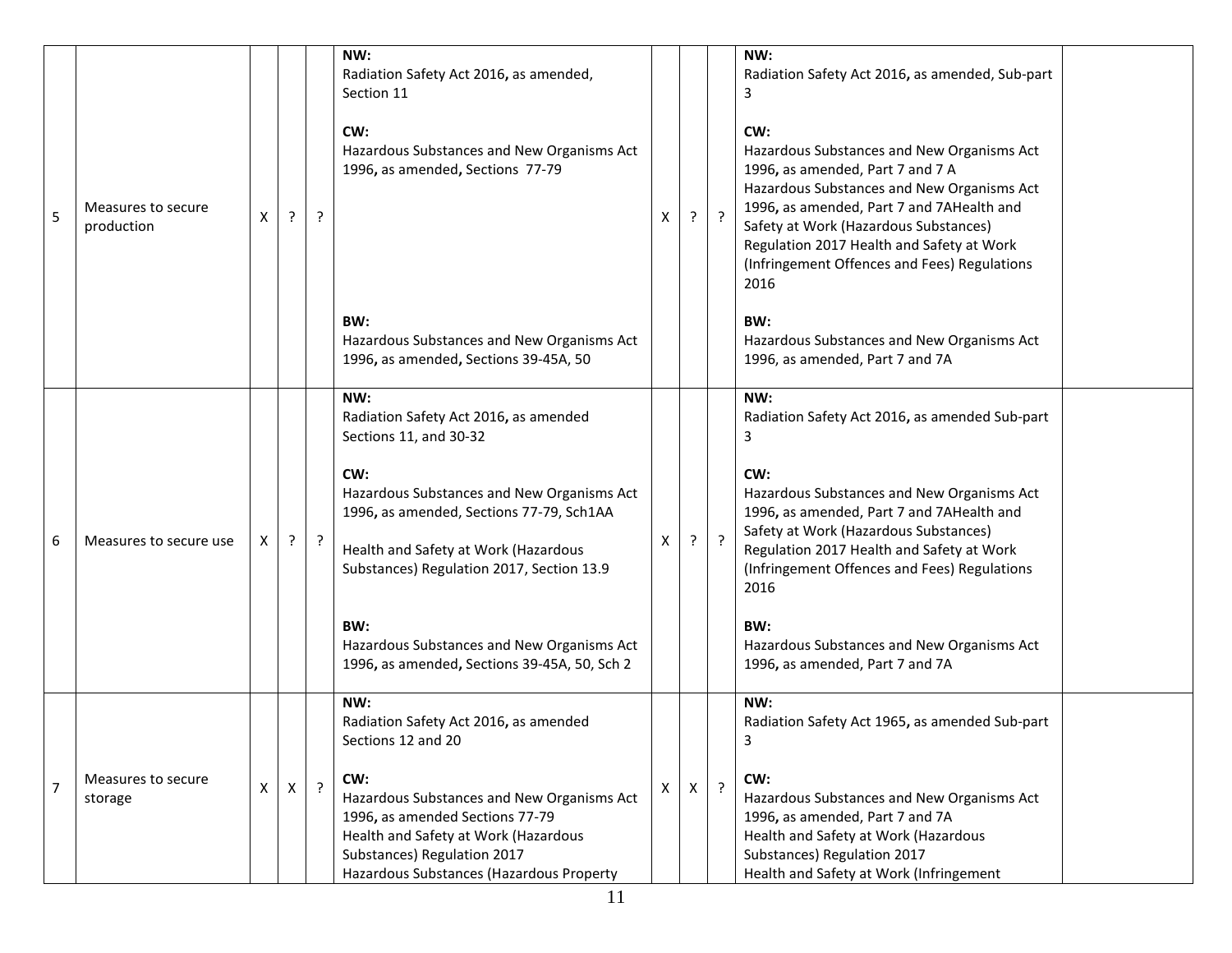|   |                                 |   |              |              | Controls) Notice 2017<br>Hazardous Substances (Storage and Disposal of<br>Persistent Organic Pollutants) Notice 2004<br>BW:<br>Hazardous Substances and New Organisms Act<br>1996, as amended, Sections 39-45A<br>Bio-security Act 1993, as amended, Section 39                                                                                                                                             |   |   |              | Offences and Fees) Regulations 2016<br>BW:<br>New Zealand Nuclear Free Zone, Disarmament<br>and Arms Control Act 1987 as amended<br>Bio-security Act 1993, as amended, Section 157<br>Hazardous Substances and New Organisms Act<br>1996, as amended, Part 7 and 7A |
|---|---------------------------------|---|--------------|--------------|-------------------------------------------------------------------------------------------------------------------------------------------------------------------------------------------------------------------------------------------------------------------------------------------------------------------------------------------------------------------------------------------------------------|---|---|--------------|---------------------------------------------------------------------------------------------------------------------------------------------------------------------------------------------------------------------------------------------------------------------|
| 8 | Measures to secure<br>transport | X | X            | $\mathsf{X}$ | NW/CW/BW:<br>The Maritime Transport Act 1994 (Maritime<br>Rule Part 24A) as amended<br>The Civil Aviation Act 1990 (Rule Part 29) as<br>amended<br>NW:<br>Radiation Safety Act 2016, as amended,<br>Sections 12<br>CW:<br>Hazardous Substances and New Organisms Act<br>1996, as amended, Sch3 Part 3<br>BW:<br>Hazardous Substances and New Organisms Act<br>1996, as amended, Sections Sch3 parts 1 and 2 | X | X | $\mathsf{X}$ | NW:<br>Radiation Safety Act 2016, sub-part 3<br>CW/BW:<br>Hazardous Substances and New Organisms Act<br>1996, as amended Part 7 and 7A                                                                                                                              |
| 9 | Physical protection<br>measures | X | $\mathsf{X}$ |              | NW:<br>Terrorism Suppression Act 2002, as amended,<br>Section 13C<br>Radiation Safety Act 2016, as amended,<br>Sections 11 and 20<br>CW:<br>X   Health and Safety at Work (Hazardous<br>Substances) Regulation 2017<br>Hazardous Substances and New Organisms Act<br>Schedule 3<br>BW:<br>Hazardous Substances and New Organisms Act<br>1996 as amended, Schedule 3                                         | X |   |              | NW:<br>Terrorism Suppression Act 2002, as amended,<br>Section 13C<br>Radiation Safety Act 2016, as amended sub-part<br>3<br>CW/BW:<br>$\vert x \vert x$   Hazardous Substances and New Organisms Act<br>1996, as amended, Part 7 and 7A                             |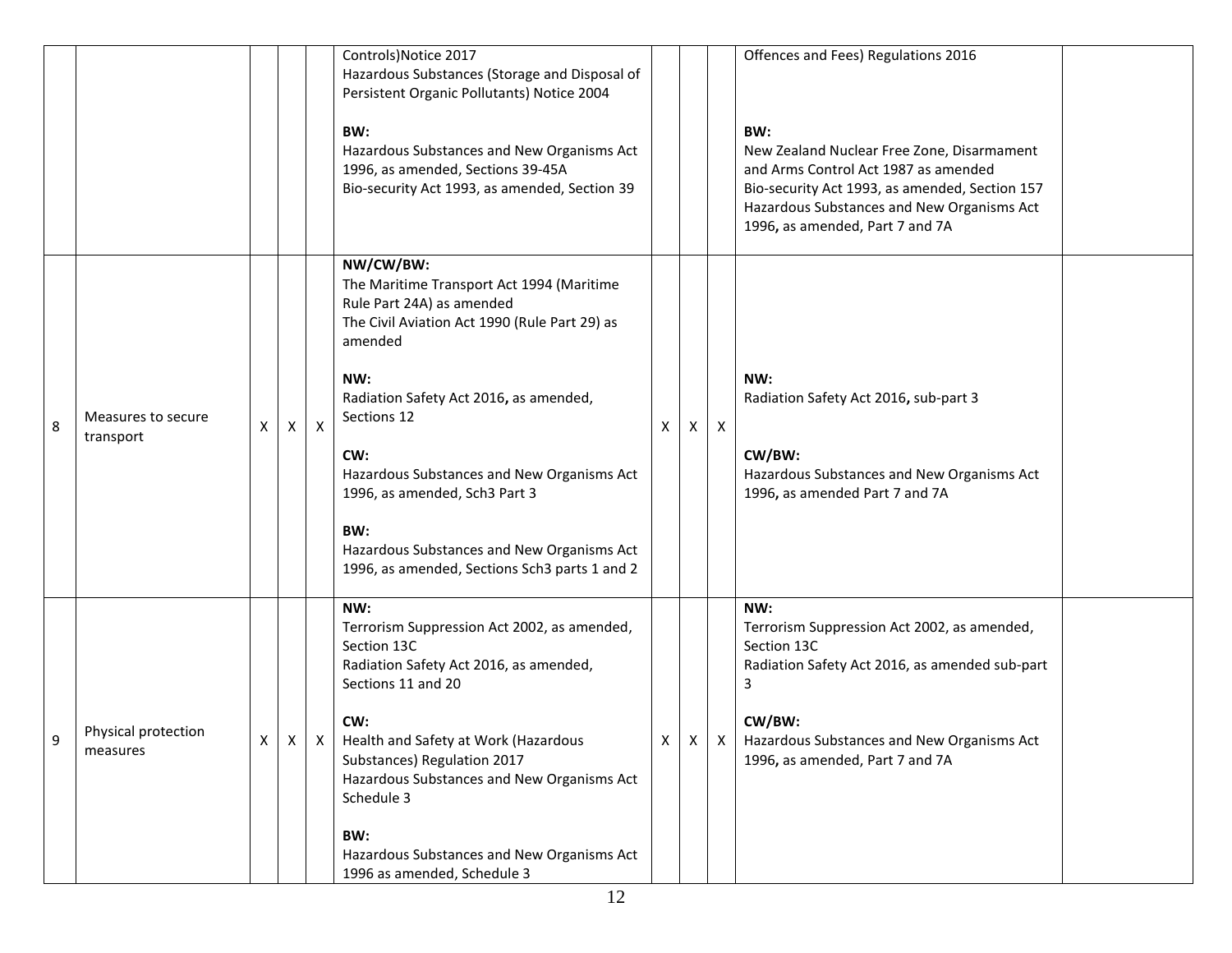| 10 | <b>Personnel Reliability</b> | $\mathcal{L}$ | C. | NW:<br>Radiation Safety Act 2016, as amended,<br>Sections 19(1)(a)(i), 22 (1)(c) and (d)<br>CW:<br>Health and Safety at Work (Hazardous<br>Substances) Regulation 2017 r.4.1-4.6 |  | NW:<br>Radiation Safety Act 2016, as amended, sub-part<br>3 and licensing procedures<br>CW:<br>Hazardous Substances and New Organisms Act<br>1996, as amended Part 7 and 7AHealth and<br>Safety at Work (Hazardous Substances)<br>Regulation 2017<br>Health and Safety at Work (Infringement<br>Offences and Fees) Regulations 2016 |  |
|----|------------------------------|---------------|----|----------------------------------------------------------------------------------------------------------------------------------------------------------------------------------|--|-------------------------------------------------------------------------------------------------------------------------------------------------------------------------------------------------------------------------------------------------------------------------------------------------------------------------------------|--|
|    |                              |               |    | BW:<br>Hazardous Substances and New Organisms<br>(Personnel Qualifications) Regulations 2001 r.9<br>and 10                                                                       |  | BW:<br>Hazardous Substances and New Organisms Act<br>1996, as amended Part 7 and 7A                                                                                                                                                                                                                                                 |  |

2. Related materials: materials, equipment and technology covered by relevant multilateral treaties and arrangements, or included on national control lists, which could be used for the design, development, production or use of nuclear, chemical and biological weapons and their means of delivery.

\* Information required in this section may also be available in the State's Confidence Building Measures report, if submitted to the BWC Implementation Support Unit (online at: [http://www.unog.ch/80256EE600585943/\(httpPages\)/4FA4DA37A55C7966C12575780055D9E8?OpenDocument\)](http://www.unog.ch/80256EE600585943/(httpPages)/4FA4DA37A55C7966C12575780055D9E8?OpenDocument)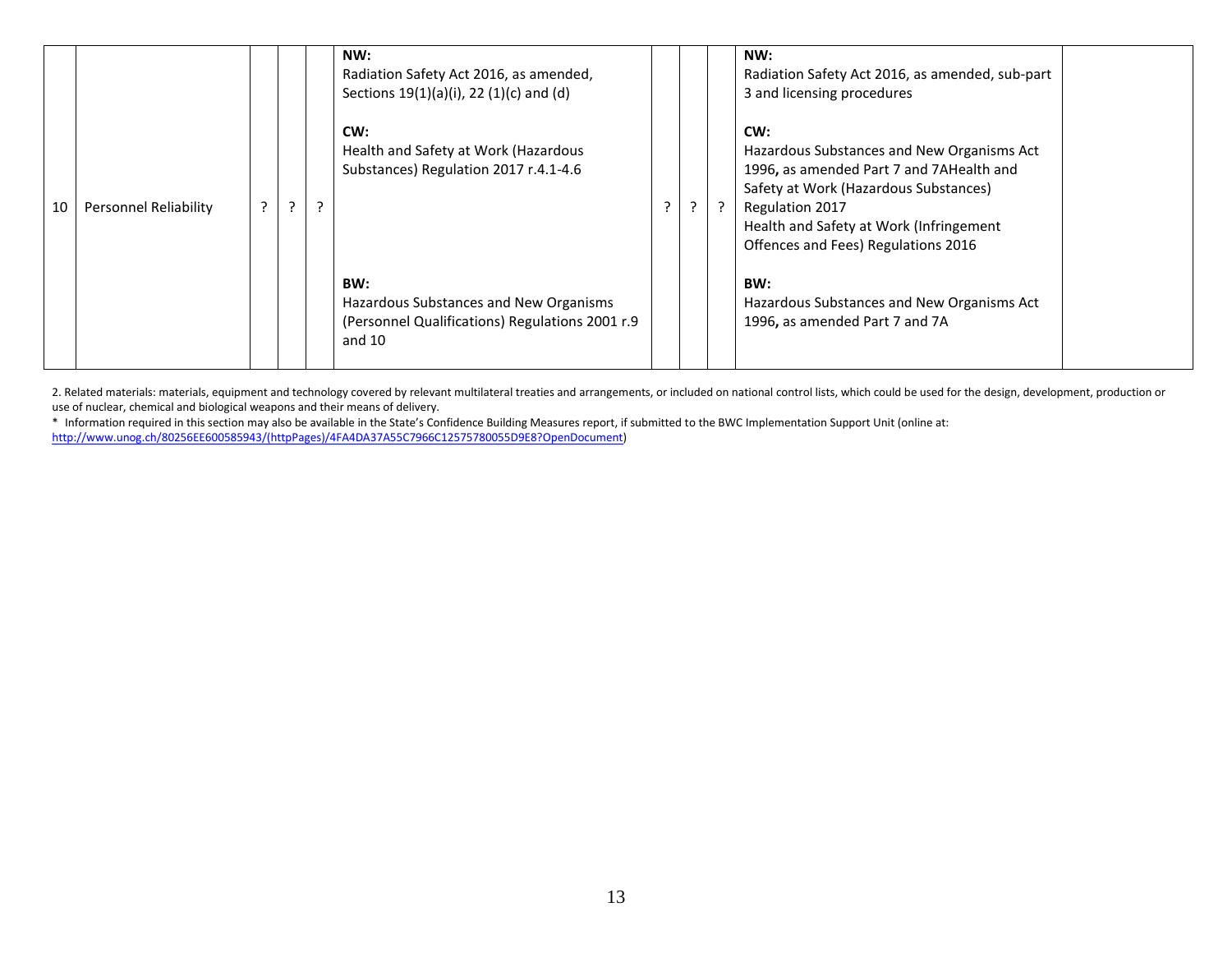#### **IV. OP 3 (a) and (b) - Account for/Secure/Physically protect NW including Related Materials (NW specific)**

| <b>Measures to establish</b><br>domestic controls to prevent<br>the proliferation of NW, and<br>their means of delivery;<br>controls over related<br>materials |                                                                                                                                                                   | <b>Source document</b>                                                                                                                                                                                                    |  |  |  |  |  |
|----------------------------------------------------------------------------------------------------------------------------------------------------------------|-------------------------------------------------------------------------------------------------------------------------------------------------------------------|---------------------------------------------------------------------------------------------------------------------------------------------------------------------------------------------------------------------------|--|--|--|--|--|
| $\mathbf{1}$                                                                                                                                                   | National regulatory<br>authority                                                                                                                                  | Office of Radiation Safety, Ministry of Health in accordance with the Radiation Safety Act                                                                                                                                |  |  |  |  |  |
| $\overline{2}$                                                                                                                                                 | Licensing of nuclear<br>installations/entities/<br>use of materials                                                                                               | Radiation Safety Act 2016, as amended, Sections 13-23                                                                                                                                                                     |  |  |  |  |  |
| 3                                                                                                                                                              | <b>IAEA Safeguards</b><br>Agreements                                                                                                                              | Safeguards Agreement (Small Quantities Protocol)(INFCIRC/185) 29 February 1972<br>Additional Protocol(INFCIRC/185/Add.1) 24 September 1998<br>Modified Small Quantities Protocol (INFCIRC/185/Modified.1)24 February 2014 |  |  |  |  |  |
| 4                                                                                                                                                              | <b>IAEA Code of Conduct</b><br>on Safety and Security<br>of Radioactive Sources                                                                                   | Expressed support to IAEA Code of Conduct on Safety and Security of Radioactive Sources                                                                                                                                   |  |  |  |  |  |
| 5                                                                                                                                                              | Supplementary<br>Guidance on the Import<br>and Export of<br>Radioactive Sources of<br>the Code of Conduct on<br>the Safety and Security<br>of Radioactive Sources | Expressed support to IAEA Supplementary Guidance on the Import and Export of Radioactive Sources                                                                                                                          |  |  |  |  |  |
| 6                                                                                                                                                              | IAEA Incident and<br><b>Trafficking Database</b>                                                                                                                  | participates                                                                                                                                                                                                              |  |  |  |  |  |
| 7                                                                                                                                                              | <b>Integrated Nuclear</b><br><b>Security Support Plan</b><br>(INSSP) / International<br><b>Physical Protection</b><br><b>Advisory Service (IPPAS)</b>             | <b>INSSP</b> approved<br>New Zealand received a visit by the IPPAS in 2015 and has implemented many of its recommendations.                                                                                               |  |  |  |  |  |
| 8                                                                                                                                                              | Applying the physical<br>protection<br>recommendations in<br>INFCIRC/225/Rev.5                                                                                    | Implemented and regulated by the Radiation Safety Act                                                                                                                                                                     |  |  |  |  |  |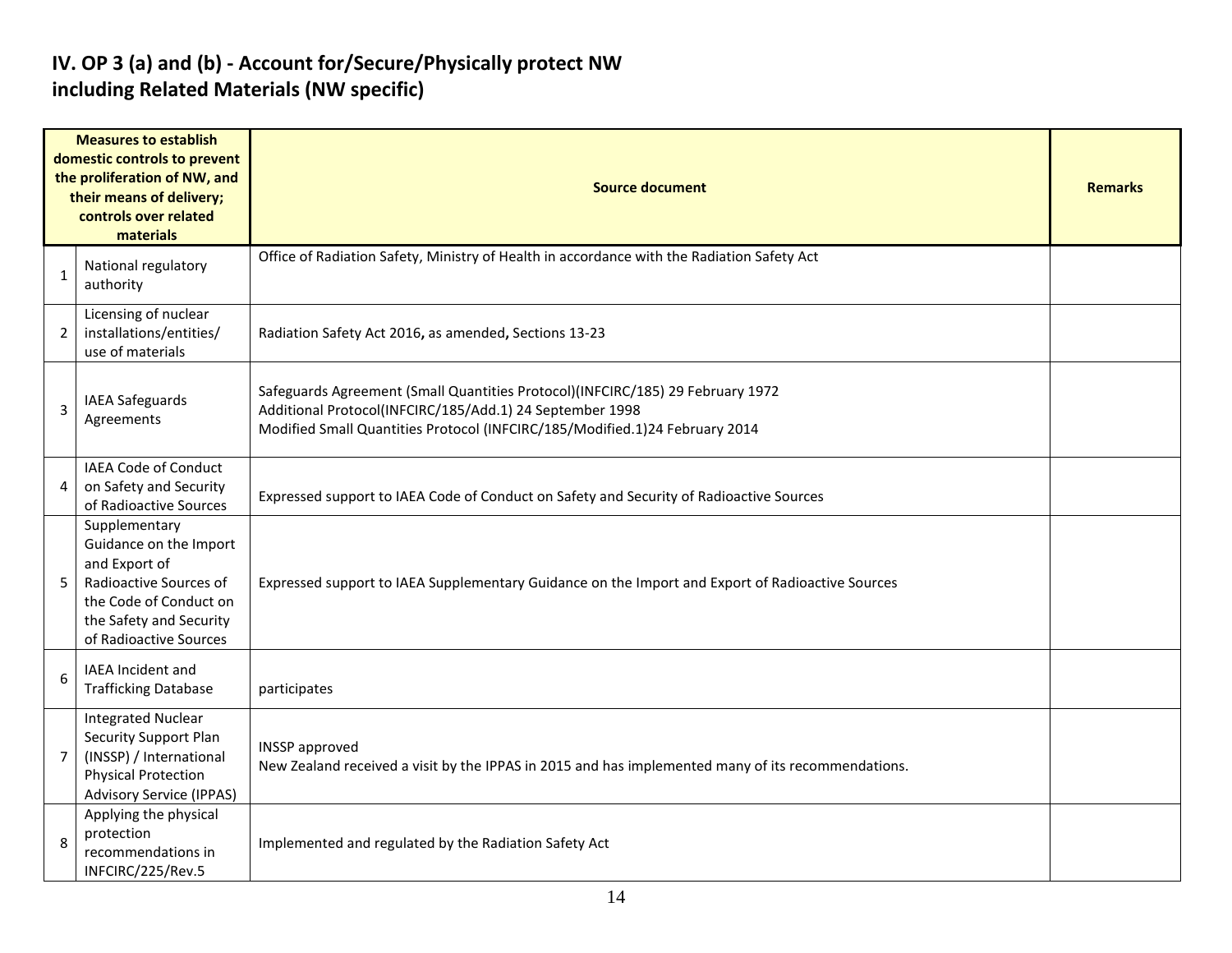| Other Agreements<br>related to IAEA                                                       |                                                                                       |  |
|-------------------------------------------------------------------------------------------|---------------------------------------------------------------------------------------|--|
| National legislation and<br>regulations related to<br>nuclear material<br>including CPPNM | Radiation Safety Act 2016<br>Codes of Safe Practice, in particular ORS-C6 (transport) |  |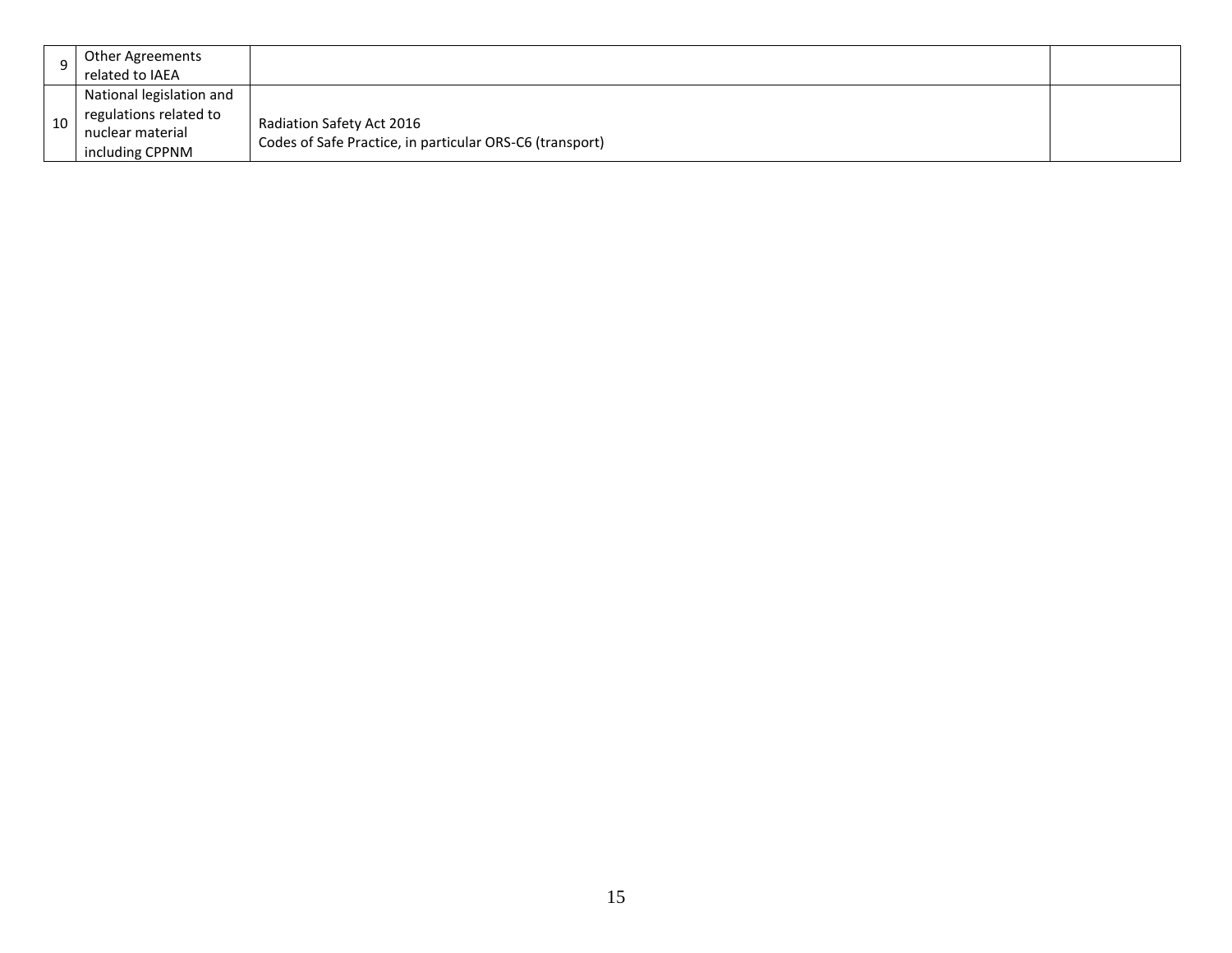#### **V. OP 3 (a) and (b) - Account for/Secure/Physically protect CW including Related Materials (CW specific)**

| <b>Measures to establish</b><br>domestic controls to prevent<br>the proliferation of CW, and<br>their means of delivery;<br>controls over related<br>materials |                                                                                                                     | Source document                                                                                                                                                                          | <b>Remarks</b> |
|----------------------------------------------------------------------------------------------------------------------------------------------------------------|---------------------------------------------------------------------------------------------------------------------|------------------------------------------------------------------------------------------------------------------------------------------------------------------------------------------|----------------|
|                                                                                                                                                                | National CWC authority                                                                                              | Ministry of Foreign Affairs and Trade as the administering authority of the Chemical Weapons (Prohibition) Act                                                                           |                |
| $\overline{2}$                                                                                                                                                 | Licensing/registration of<br>installations/facilities/<br>persons/entities/use/<br>handling of related<br>materials | Hazardous Substances and New Organisms Act 1996 Health and Safety at Work (Major Hazard Facilities) Regulations 2016<br>Health and Safety at Work (Hazardous Substances) Regulation 2017 |                |
| 3                                                                                                                                                              | Old or abandoned<br>chemical weapons                                                                                | State does not possess old or abandoned chemical weapons                                                                                                                                 |                |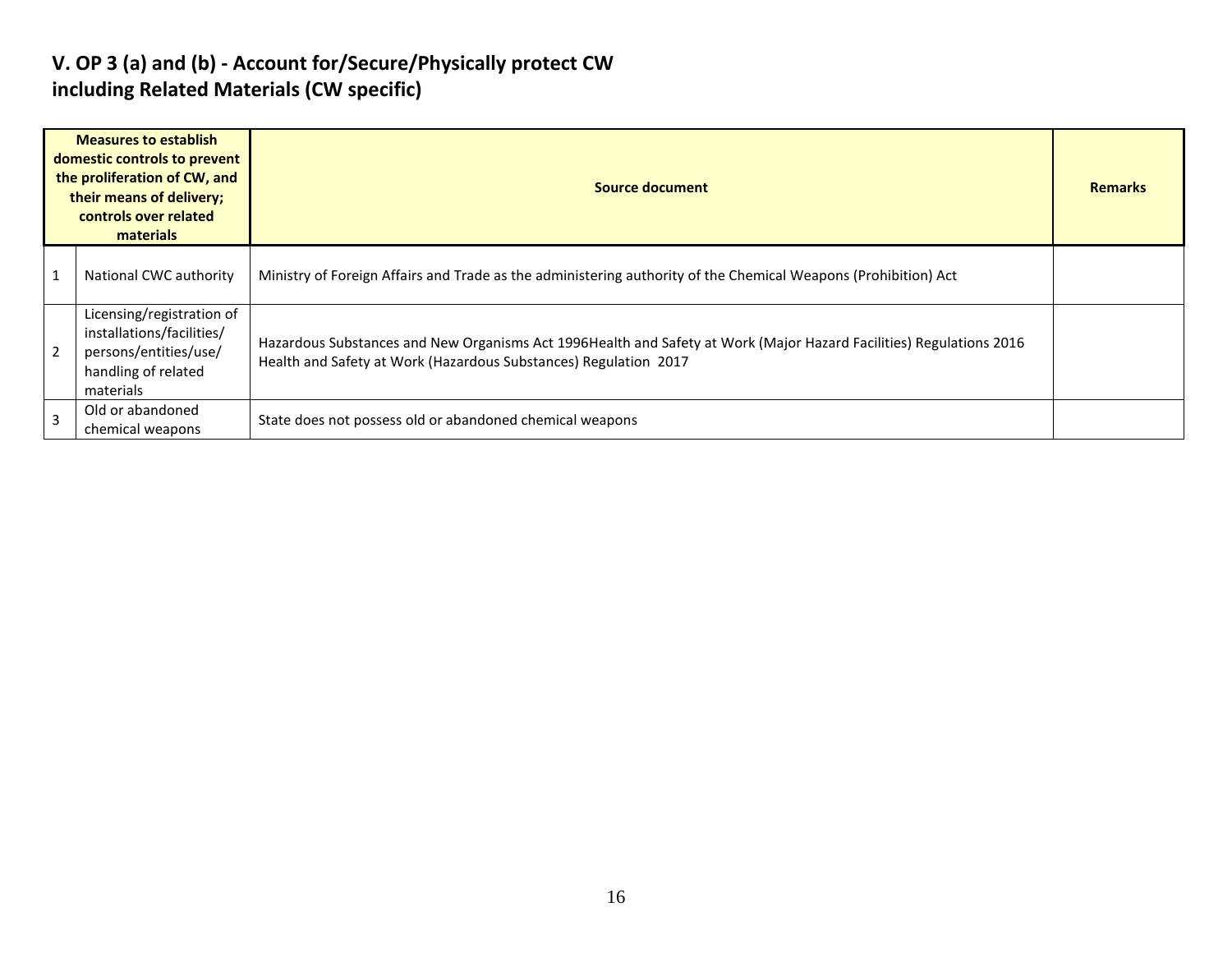#### **VI. OP 3 (a) and (b) - Account for/Secure/Physically protect BW including Related Materials (BW specific)**

| <b>Measures to establish</b><br>domestic controls to prevent<br>the proliferation of BW, their<br>means of delivery; controls<br>over related materials |                                                                                                          | Source document                                                                                                                                         |  |
|---------------------------------------------------------------------------------------------------------------------------------------------------------|----------------------------------------------------------------------------------------------------------|---------------------------------------------------------------------------------------------------------------------------------------------------------|--|
|                                                                                                                                                         | Licensing/registration of<br>installations/facilities/<br>persons/entities/use/<br>handling of materials | Hazardous Substances and New Organisms Act 1996 and subsidiary regulations<br>Bio-security Act 1993, as amended, part 2 on Functions, powers and duties |  |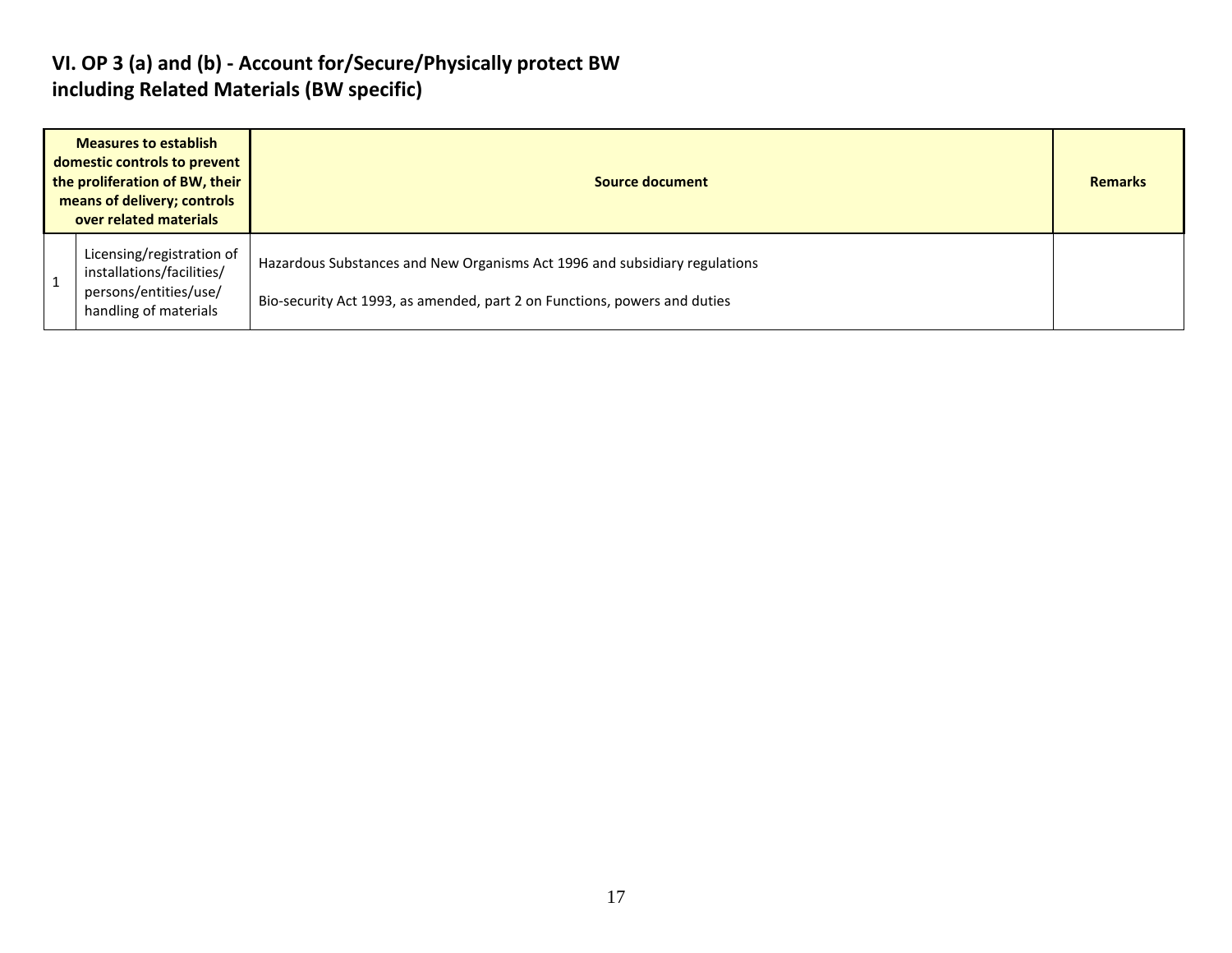#### **VII. OP 3 (c) and (d) and related matters from OP 6 - Controls of NW, CW and BW, including Related Materials**

| <b>Border controls and export</b><br>and trans-shipment controls<br>to prevent the proliferation<br>of nuclear, chemical and<br>biological weapons and their<br>means of delivery including<br>related materials |                                                                                   | <b>National legal framework</b> |                                       |                           |                                                                                                                                                                                                                   |        |                  | <b>Enforcement and civil/criminal penalties</b> |                                                                                                                                                                                                                                                                                         |                |
|------------------------------------------------------------------------------------------------------------------------------------------------------------------------------------------------------------------|-----------------------------------------------------------------------------------|---------------------------------|---------------------------------------|---------------------------|-------------------------------------------------------------------------------------------------------------------------------------------------------------------------------------------------------------------|--------|------------------|-------------------------------------------------|-----------------------------------------------------------------------------------------------------------------------------------------------------------------------------------------------------------------------------------------------------------------------------------------|----------------|
|                                                                                                                                                                                                                  |                                                                                   | N.<br>W                         | $X$ /?<br>$\mathbf{C}$<br>B<br>W<br>W |                           | <b>Source document</b>                                                                                                                                                                                            | N<br>W | $X$ /?<br>C<br>W | B<br>W                                          | <b>Source document</b>                                                                                                                                                                                                                                                                  | <b>Remarks</b> |
| $\mathbf{1}$                                                                                                                                                                                                     | Border control to<br>detect, deter, prevent<br>and combat illicit<br>trafficking  | $\mathsf{X}$                    | $\boldsymbol{\mathsf{X}}$             | X                         | NW/CW/BW:<br>Customs and Excise Act 2018, as amended                                                                                                                                                              | X      | X                | $\mathsf{X}$                                    | NW/CW/BW:<br>Customs and Excise Act 2018, as amended Part<br>4<br>NW:<br>Radiation Protection Act 1965, as amended<br>Subpart 3 Offences<br>CW:<br>Chemical Weapons (Prohibition) Act 1996, as<br>amended Sections 10, 13 and 15<br>BW:<br>Biosecurity Act 1993 as amended, Section 157 |                |
| $\overline{c}$                                                                                                                                                                                                   | Law enforcement to<br>detect, deter, prevent<br>and combat illicit<br>trafficking | X.                              | X                                     | $\pmb{\times}$            | NW/CW/BW:<br>Customs and Excise Act 2018, as amended                                                                                                                                                              | X      | X                | $\boldsymbol{\mathsf{X}}$                       | NW/CW/BW:<br>Customs and Excise Act 2018, as amended:<br>Part 4                                                                                                                                                                                                                         |                |
| 3                                                                                                                                                                                                                | Border control detection<br>measures                                              | X.                              | X                                     | $\boldsymbol{\mathsf{X}}$ | NW/CW/BW:<br>Customs and Excise Act 2018, as amended                                                                                                                                                              | X      | X                | $\boldsymbol{\mathsf{X}}$                       | NW/CW/BW:<br>Customs and Excise Act 2018, as amended,<br>Part 4                                                                                                                                                                                                                         |                |
| 4                                                                                                                                                                                                                | Control of brokering                                                              | X                               | Χ                                     | $\mathsf{X}$              | NW/BW/CW:<br>Brokering (Weapons and related items)<br>Controls Act 2018<br>NW/BW:<br>The New Zealand Nuclear Free Zone,<br>Disarmament and Arms Control Act 1987 as<br>amended, prohibits aiding and abetting any | X      | X                | $\mathsf{X}$                                    | NW/BW/CW:<br>Brokering (Weapons and related items)<br>Controls Act 2018, Section 12                                                                                                                                                                                                     |                |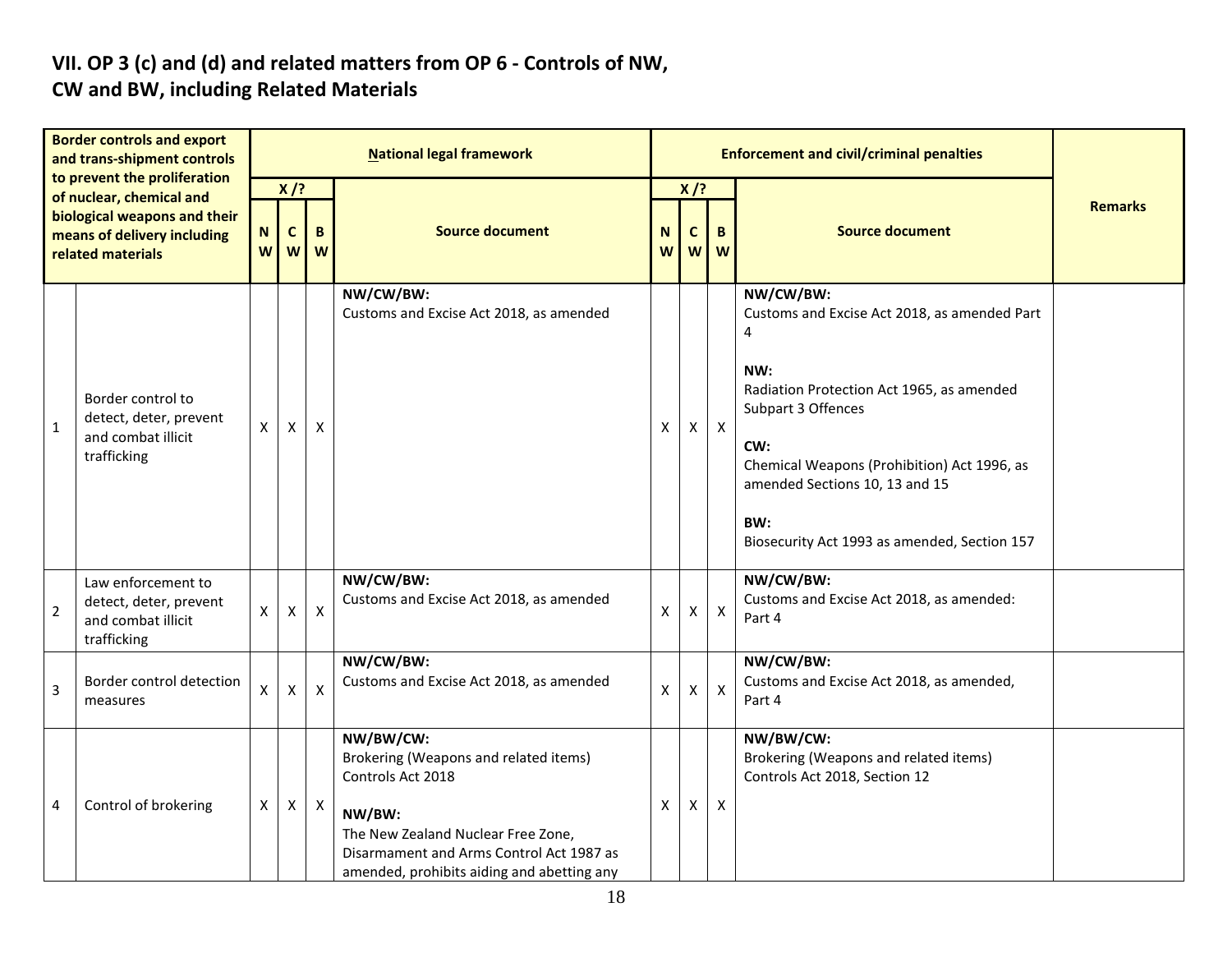|    |                                                            |                    |   |              | person to manufacture, acquire, possess or<br>have control over any nuclear explosive device<br>within the Nuclear Free Zone.<br>CW:<br>Chemical Weapons (Prohibition) Act 1996, as<br>amended, Sections 6-7, prohibits a person<br>from assisting any person to transfer any<br>chemical weapon |                           |                |                           |                                                                                                                                                                                                                                                  |  |
|----|------------------------------------------------------------|--------------------|---|--------------|--------------------------------------------------------------------------------------------------------------------------------------------------------------------------------------------------------------------------------------------------------------------------------------------------|---------------------------|----------------|---------------------------|--------------------------------------------------------------------------------------------------------------------------------------------------------------------------------------------------------------------------------------------------|--|
| 5  | Export control<br>legislation in place                     | Χ                  | X | $\mathsf{X}$ | NW/CW/BW:<br>Customs and Excise Act 2018, as amended,<br>Sections 96-97                                                                                                                                                                                                                          | $\boldsymbol{\mathsf{X}}$ | $\mathsf{X}^-$ | $\boldsymbol{\mathsf{X}}$ | NW/CW/BW:<br>Customs and Excise Act 2018, as amended,<br>Sections 388-389                                                                                                                                                                        |  |
| 6  | Licensing provisions and<br>Authority                      | Χ                  | X | $\mathsf{X}$ | NW/CW/BW:<br>Customs and Excise Act 2018, as amended,<br>Sections 96-97 authorises the Secretary of<br>Foreign Affairs and Trade to issue licenses                                                                                                                                               | $\boldsymbol{\mathsf{X}}$ | X              | $\boldsymbol{\mathsf{X}}$ | NW/CW/BW:<br>Customs and Excise Act 2018, as amended,<br>Sections 388-389                                                                                                                                                                        |  |
| 7  | Control lists of<br>materials, equipment<br>and technology | X                  | Χ | X            | NW/CW/BW:<br>Customs and Excise Act 2018, as amended,<br>Section 96 authorises the publication of a NZ<br>strategic Goods List                                                                                                                                                                   | X                         | X.             | X                         | NW/CW/BW:<br>Customs and Excise Act 2018, as amended,<br>Sections 388-389<br>The List is available at https://www.mfa<br>t.govt.nz/assets/S trategic-goodsforms/2018-<br>NZStrategic-GoodsList-August-2018with-Table-<br>ofContentsreviewed.docx |  |
| 8  | Intangible technology<br>transfers                         | $\mathsf{X}$       | X | $\mathsf{X}$ | NW/CW/BW:<br>Customs and Excise Act 2018, as amended,<br>Section 96 (11) controls the export of some<br>intangible transfers, e.g. data that is stored on<br>a tangible item, and data sent in electronic<br>form                                                                                | X                         | X.             | $\mathsf{X}$              | NW/CW/BW:<br>Customs and Excise Act 2018, as amended,<br>Sections 388-389                                                                                                                                                                        |  |
| 9  | Inclusion of means of<br>delivery                          | $\pmb{\mathsf{X}}$ | X | $\mathsf{X}$ | NW/CW/BW:<br>Customs and Excise Act 2018, as amended<br>Section 96 (authorizing the NZ strategic Goods<br>List), Section 97 (catch-all controls)<br><b>Customs Export Prohibition Order 2017</b>                                                                                                 | $\mathsf{\overline{X}}$   | X              | $\pmb{\mathsf{X}}$        | NW/CW/BW:<br>Customs and Excise Act 2018, as amended,<br>Sections 388-389                                                                                                                                                                        |  |
| 10 | End-user controls                                          | X                  | х | Χ            | NW/CW/BW:<br>Customs and Excise Act 2018, as amended                                                                                                                                                                                                                                             | Χ                         | X              | X                         | NW/CW/BW:<br>MFAT Website info: Goods that are                                                                                                                                                                                                   |  |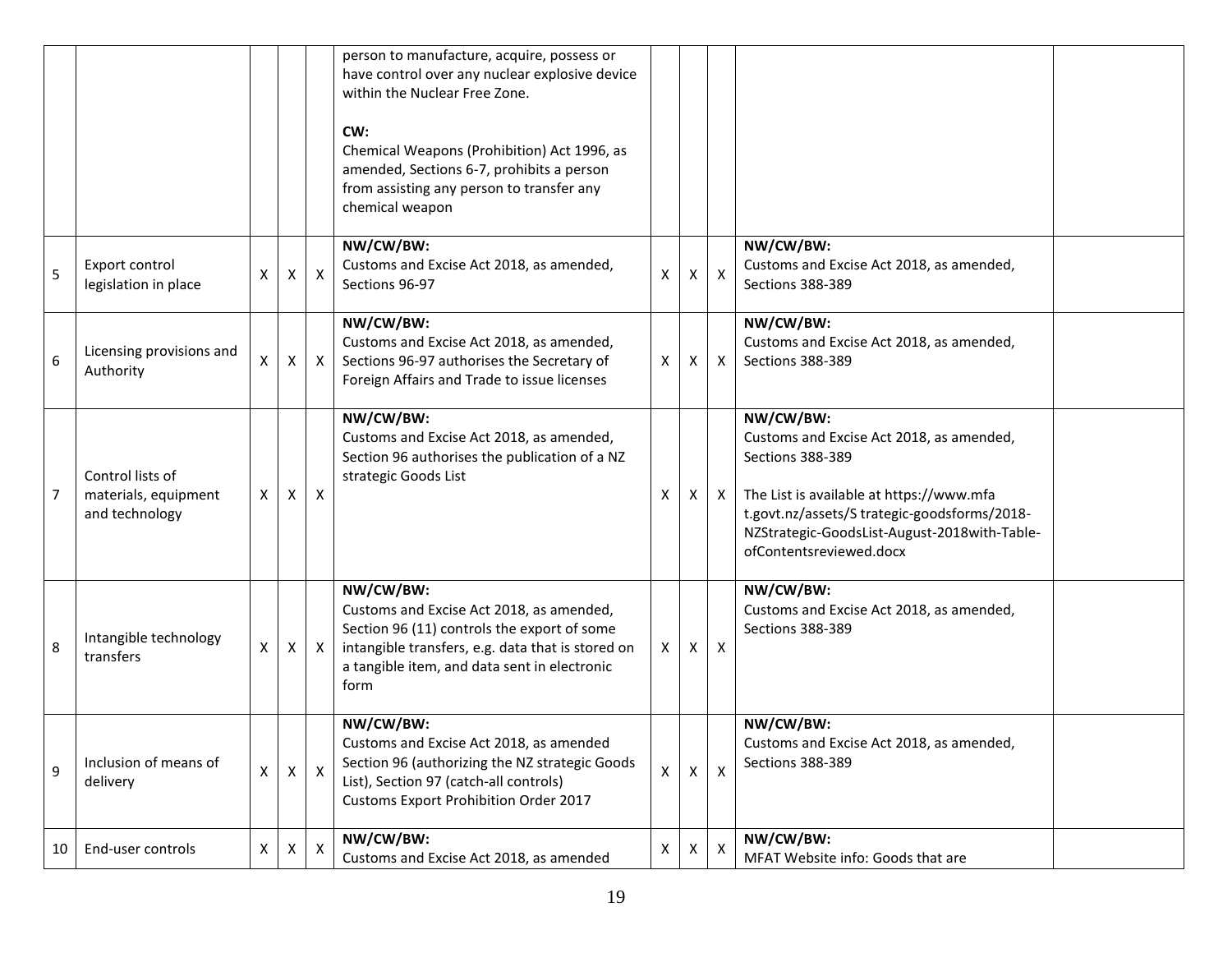|    |                                                                                                 |   |   |                           | (which enhanced end-user controls), Part 3<br>Subpart 4 on prohibited exports                                                                                                                      |              |   |                           | manufactured in New Zealand will in most<br>cases require an end-user certificate signed by                                                                                                                                                                                                                                                                             |  |
|----|-------------------------------------------------------------------------------------------------|---|---|---------------------------|----------------------------------------------------------------------------------------------------------------------------------------------------------------------------------------------------|--------------|---|---------------------------|-------------------------------------------------------------------------------------------------------------------------------------------------------------------------------------------------------------------------------------------------------------------------------------------------------------------------------------------------------------------------|--|
|    |                                                                                                 |   |   |                           | End-user certificates may be required as a<br>condition of approval to export strategic                                                                                                            |              |   |                           | the ultimate end-user.                                                                                                                                                                                                                                                                                                                                                  |  |
|    |                                                                                                 |   |   |                           | goods.                                                                                                                                                                                             |              |   |                           | CW:<br>Chemical Weapons (Prohibition) Act 1996, as<br>amended, Section 10                                                                                                                                                                                                                                                                                               |  |
| 11 | Catch all clause                                                                                | x | х | X                         | NW/CW/BW:<br>Customs and Excise Act 2018, as amended,<br>Section 97                                                                                                                                | X            | X | $\boldsymbol{\mathsf{X}}$ | NW/CW/BW:<br>Customs and Excise Act 2018, as amended,<br>Sections 388-389                                                                                                                                                                                                                                                                                               |  |
| 12 | Transit control                                                                                 | X | X | $\mathsf{X}$              | NW/CW/BW:<br>Customs and Excise Act 2018, as amended<br>(Import/export provisions of the Customs and<br>Excise Act apply to transit)                                                               | X            | Χ | X                         | NW/CW/BW:<br>Customs and Excise Act 2018, as amended,<br>Sections 388-389                                                                                                                                                                                                                                                                                               |  |
| 13 | Trans-shipment control                                                                          | X | X | $\boldsymbol{\mathsf{X}}$ | NW/CW/BW:<br>Customs and Excise Act 2018, as amended:<br>Section 87 (Import/export provisions of the<br>Customs and Excise Act apply to trans-<br>shipment)                                        | $\mathsf{x}$ | X | $\boldsymbol{\mathsf{X}}$ | NW/CW/BW:<br>Customs and Excise Act 2018, as amended,<br>Sections 388-389                                                                                                                                                                                                                                                                                               |  |
| 14 | Re-export control                                                                               | X | X | $\mathsf{X}$              | NW/CW/BW:<br>Customs and Excise Act 2018, as amended (The<br>export provisions of the Customs and Excise<br>Act apply to re-export)                                                                | X            | X | $\boldsymbol{\mathsf{X}}$ | NW/CW/BW:<br>Customs and Excise Act 2018, as amended,<br>Sections 388-389                                                                                                                                                                                                                                                                                               |  |
| 15 | Control over financing of<br>exports/transhipments<br>that would contribute to<br>proliferation | X | ? | $\cdot$                   | NW/CW/BW:<br>Terrorism Suppression Act 2002, as amended,<br>Sections 8-10<br>Anti-Money Laundering and Counter-Terrorism<br>Financing Act 2009, as amended,<br>Crimes Act 1961, as amended, Part 4 | х            | ? | ?                         | NW/CW/BW:<br>Crimes Act 1961, as amended, Part 4<br>Terrorism Suppression Act 2002, as amended,<br>Sections 8-10<br>Anti-Money Laundering and Counter-Terrorism<br>Financing Act 2009, as amended<br>NW/BW:<br>New Zealand Nuclear Free Zone, Disarmament<br>and Arms Control Act 1987, as amended,<br>Section 14<br>CW:<br>Chemical Weapons (Prohibition) Act 1996, as |  |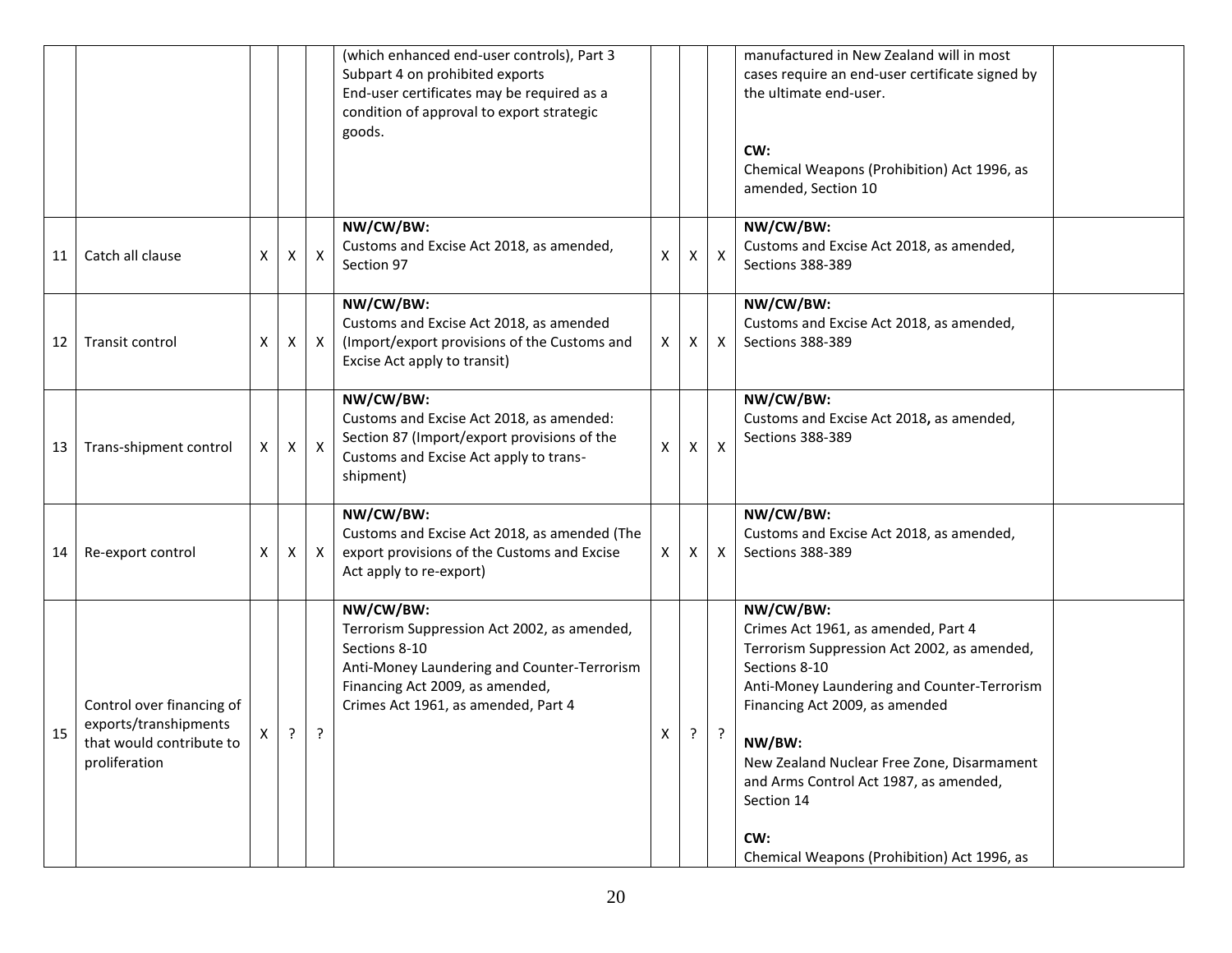|    |                                                                                                                                        |    |                |                                                                                                                                                                                                                                    |  | amended Sections, 6-7, 9 and 15                                                                                                                                                                    |  |
|----|----------------------------------------------------------------------------------------------------------------------------------------|----|----------------|------------------------------------------------------------------------------------------------------------------------------------------------------------------------------------------------------------------------------------|--|----------------------------------------------------------------------------------------------------------------------------------------------------------------------------------------------------|--|
| 16 | Control over services<br>related to exports/<br>transhipments that<br>would contribute to<br>proliferation including<br>transportation | C. | $\overline{2}$ | NW/CW/BW:<br>Crimes Act 1961, as amended, Part 4 on aiding<br>and abetting<br>NW:<br>Terrorism Suppression Act 2002, as amended,<br>Sections 8-10<br>Anti-Money Laundering and Counter-Terrorism<br>Financing Act 2009, as amended |  | NW/CW/BW:<br>Crimes Act 1961, as amended, Part 4<br>Terrorism Suppression Act 2002, as amended,<br>Sections 8-10<br>Anti-Money Laundering and Counter-Terrorism<br>Financing Act 2009, as amended, |  |